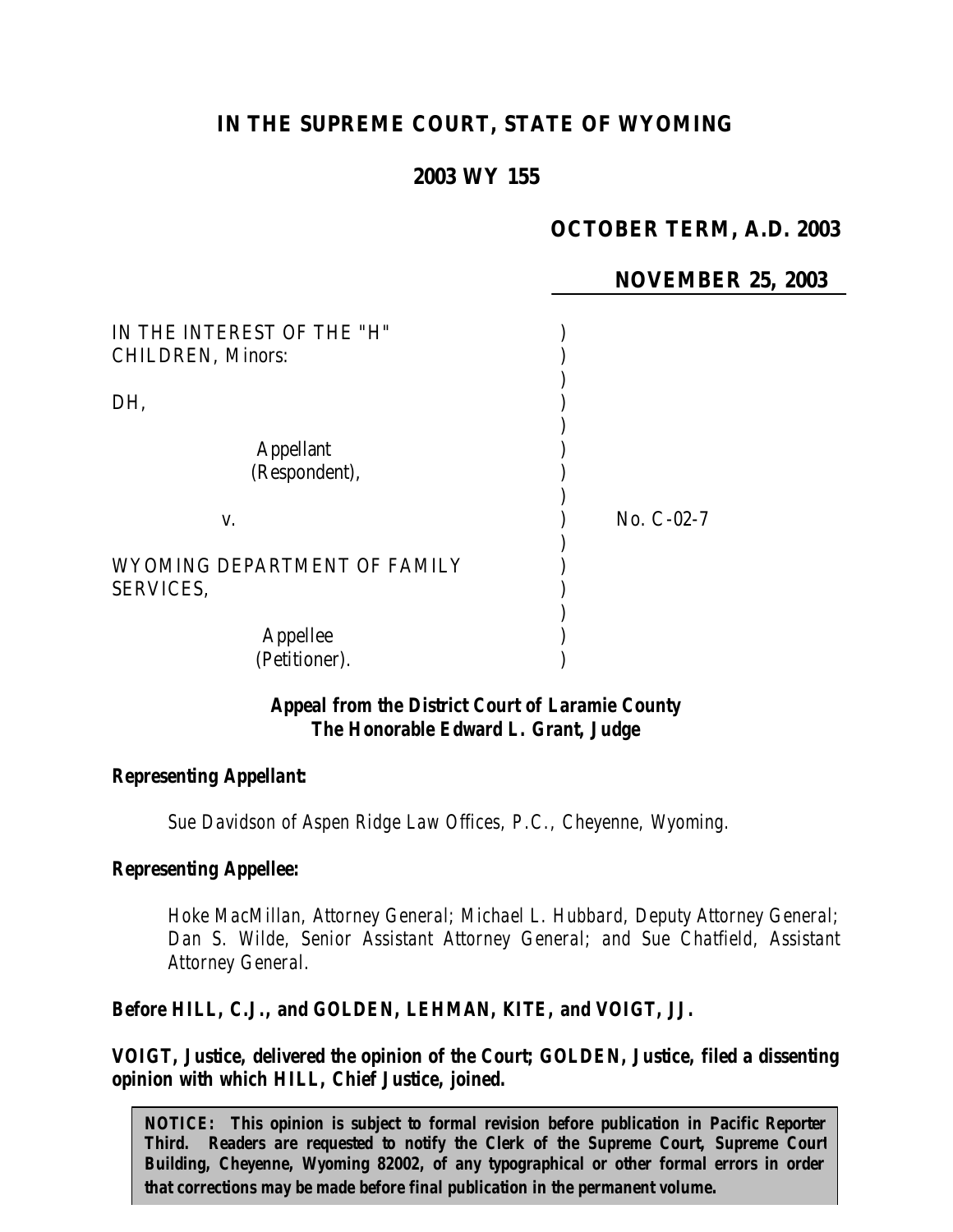## **VOIGT, Justice.**

[¶1] This is an appeal from a juvenile court adjudication of neglect and a subsequent placement order. Finding no error, we affirm.

### *ISSUES*

[¶2] On July 11, 2002, the appellant filed a Notice of Appeal in which she stated that the appeal was being taken from Findings of Fact and Conclusions of Law dated June 11, 2002, and an Order for Transfer of Physical Placement Upon Motion Hearing dated July 3, 2002. In her appellate brief, the appellant identified several specific issues, which we restate as follows:

1. Must the Department of Family Services (DFS) follow state statutes, court orders, and its own regulations in a child protection case?

2. Did the juvenile court abuse its discretion by appointing the attorney for one or more of the children to act as guardian ad litem (GAL) for the children?

3. Was the appellant denied procedural due process in the juvenile court proceedings in any of the following particulars?

- a. Meaningful notice and an opportunity to be heard.
- b. Failure to meet the requirements of W.R.C.P. 58.
- c. Arbitrary denial of motions for continuance.

4. Did the juvenile court err in finding neglect under Wyo. Stat. Ann. § 14-3- 402(a)(xii)(A) (LexisNexis 2003)?

[¶3] The fourth section of the appellant's brief contains some argument pertaining to issue number four above, but the bulk of the argument in that section is directed to a separate issue, which we will identify as follows:

5. Did the juvenile court err in allowing the children to have visitation with their grandparents and aunt?

[¶4] In its appellate brief, DFS identifies only two issues:

1. There was sufficient evidence for the juvenile court to determine by a preponderance of the evidence that the appellant neglected her children.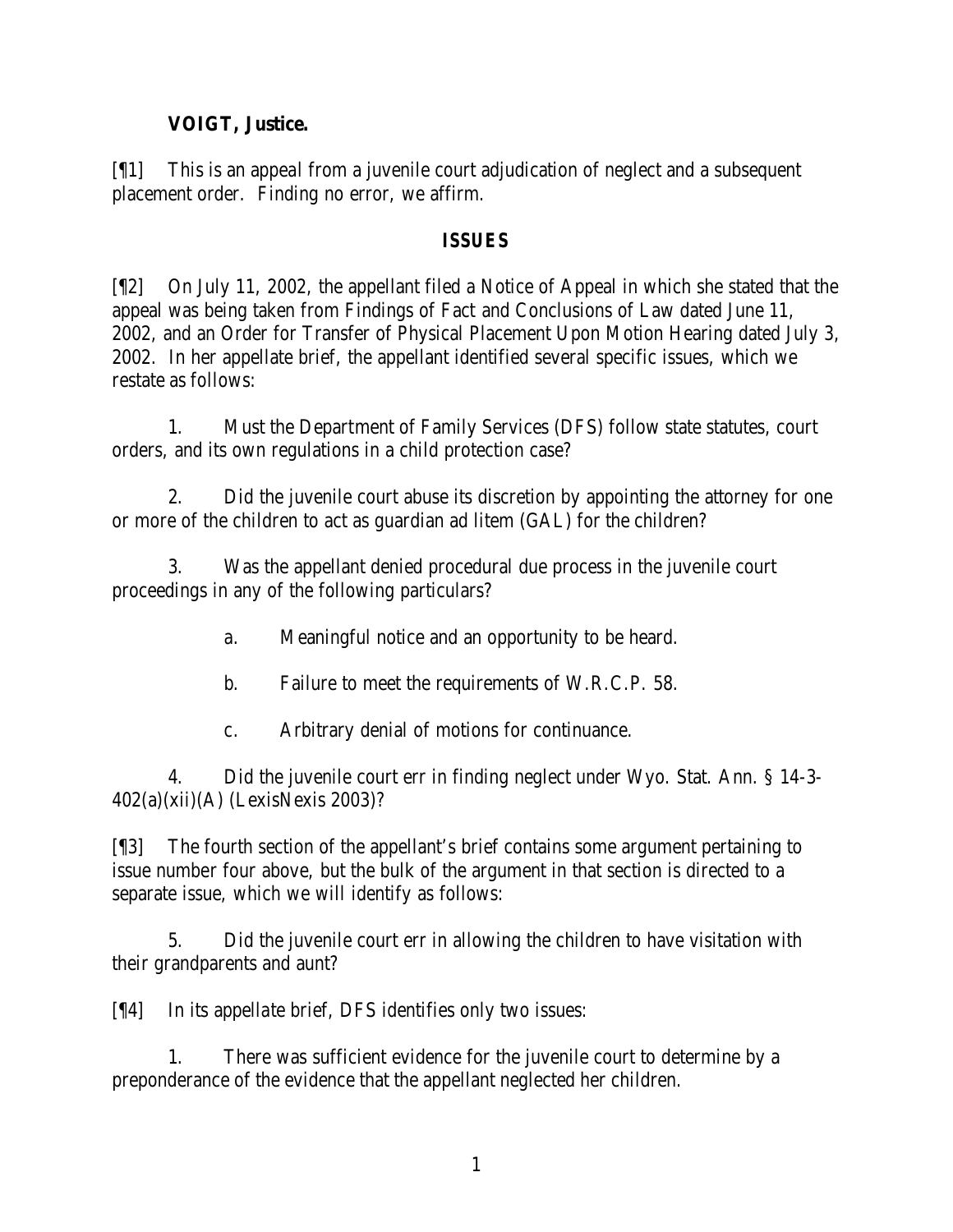2. The juvenile court's Order for Transfer of Physical Placement Upon Motion Hearing is not an appealable order.

[¶5] Throughout this opinion, we will repeatedly note the appellant's failure to support her contentions with cogent argument or citation to pertinent authority. We also need to note at the outset that both of the State's identified issues have to do with the appellant's issues number four and five, and that the State's appellate brief is completely devoid of any response to any of the appellant's other issues. The briefing deficiencies in this case have made it almost impossible to reach the merits of the controversy.

# *FACTS*

[¶6] The appellant has three minor children (DDH, BKH and BMH). At the time of the incidents underlying this case, DDH was thirteen years old, BKH was ten years old, and BMH was eight years old. The appellant and her children lived with the appellant's boyfriend. Frequently, the children spent weekends with the appellant's mother and adoptive father (grandparents).

[¶7] On December 1, 2001, the children spent the night with their grandparents. DDH's friend, TS, also spent the night. The appellant had instructed DDH to contact her by noon the next day to go on a family outing. DDH telephoned home at noon and again between 1:30 and 2:00 p.m., but there was no answer either time. DDH then called the VFW bar, where the appellant and her boyfriend went nearly every night.<sup>1</sup>

[¶8] DDH reached the appellant at the VFW. The appellant's speech was slurred and she was angry with DDH for not calling her earlier. After the call, the grandparents went to take the children and TS home. At TS's home, DDH went inside with her friend, whereupon DDH became hysterical. TS's mother asked the grandfather to come inside. DDH then described problems arising in her home, including the appellant's drinking, DDH's suicide threats, the appellant's various boyfriends, the present boyfriend's namecalling and threats of violence, arguing and fighting, and DDH having to raise her siblings. DDH told her grandfather that she did not want to go home, that her mother was drunk, that her mother drinks every night, that she was "tired of it," and that there would be an argument about it if she went home.

[¶9] At about that time, the appellant called TS's residence and spoke with her father. Her father sensed that the appellant was drunk because she was slurring her words. The appellant's boyfriend came on the telephone and threatened the appellant's father with physical violence. TS's mother then called the Sheriff's Department. She and the appellant's father spoke with the sheriff and with the psychiatrist who had dealt with DDH after her recent suicide threat. The appellant's father was advised to take the children to

 <sup>1</sup> DDH testified that she had memorized that number from calling it so frequently.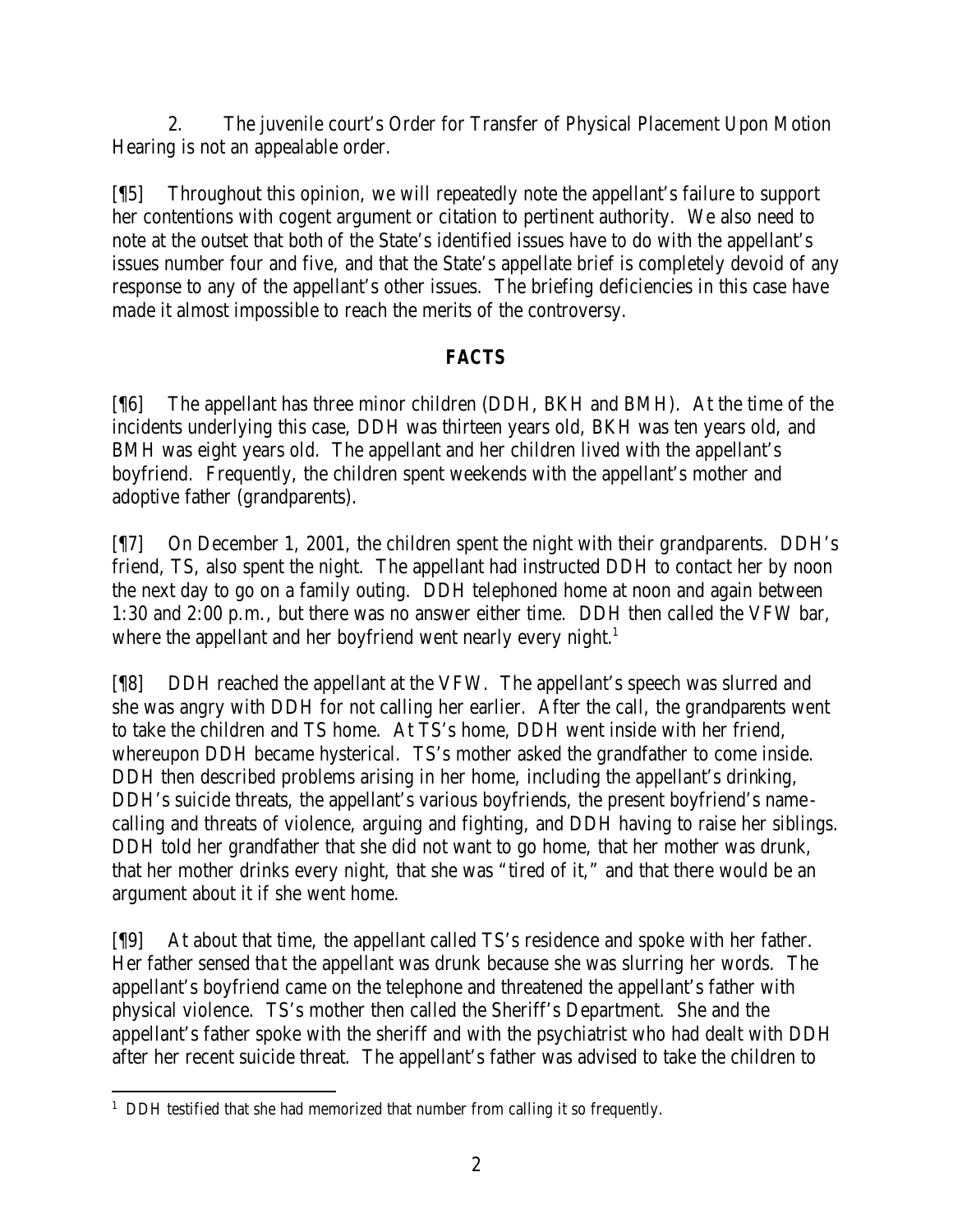the police department, which he did. At the police department, an officer separately interviewed the appellant's father and all three children. Each child told him about the appellant's drinking and problems that drinking created at home. The officer also spoke with the appellant when she repeatedly called during the interviews. Based upon all he had learned, the officer placed the children in protective custody.

[¶10] After the children were taken to the police department, two officers went to the appellant's home. They found both the appellant and her boyfriend to be agitated, excited, loud, and interruptive, and they described both the appellant and her boyfriend as having slurred speech and a short attention span, and smelling of alcohol. Both officers testified that they believed the appellant and her boyfriend to be intoxicated.

## *COURSE OF PROCEEDINGS*

[¶11] On December 4, 2001, a Laramie County Assistant District Attorney filed a petition in the juvenile court alleging that the three children were neglected under Wyo. Stat. Ann. § 14-3-402(a)(xii)(A) because their "custodian has failed or refused to provide adequate care, maintenance, supervision, education, medical, surgical or any other care necessary for the children's well being." The detailed factual basis for that allegation read as follows:

> On December 2, 2001, Officers were called to [address] for a possible suicidal subject. Upon arrival, officers made contact with [the appellant] who immediately denied any suicidal ideation and seemed confused, insisting there had been miscommunication between her and the dispatcher. Also present was [the appellant's] boyfriend[.] Both [the appellant] and [her boyfriend] smelled heavily of al[c]oholic beverages and were uncooperative and agitated during questioning. Essentially, [the appellant] tried to tell Officer Dafoe that her father . . . was refusing to return her children to her. [The appellant's father] was contacted and agreed that he had refused to allow [the appellant] to take her children because she was drunk and hostile. [The appellant's father] reported that [the appellant's boyfriend] was also drunk and threatened bodily harm to [him].

> The children, [DDH, BKH, and BMH] were interviewed individually. Each reported that their mother has a severe alcohol and drug problem and that they were scared to go home with her. In addition, [DDH] told [her grandfather] that she would kill herself if she had to return to her mother's home, and had just been seen at the emergency room over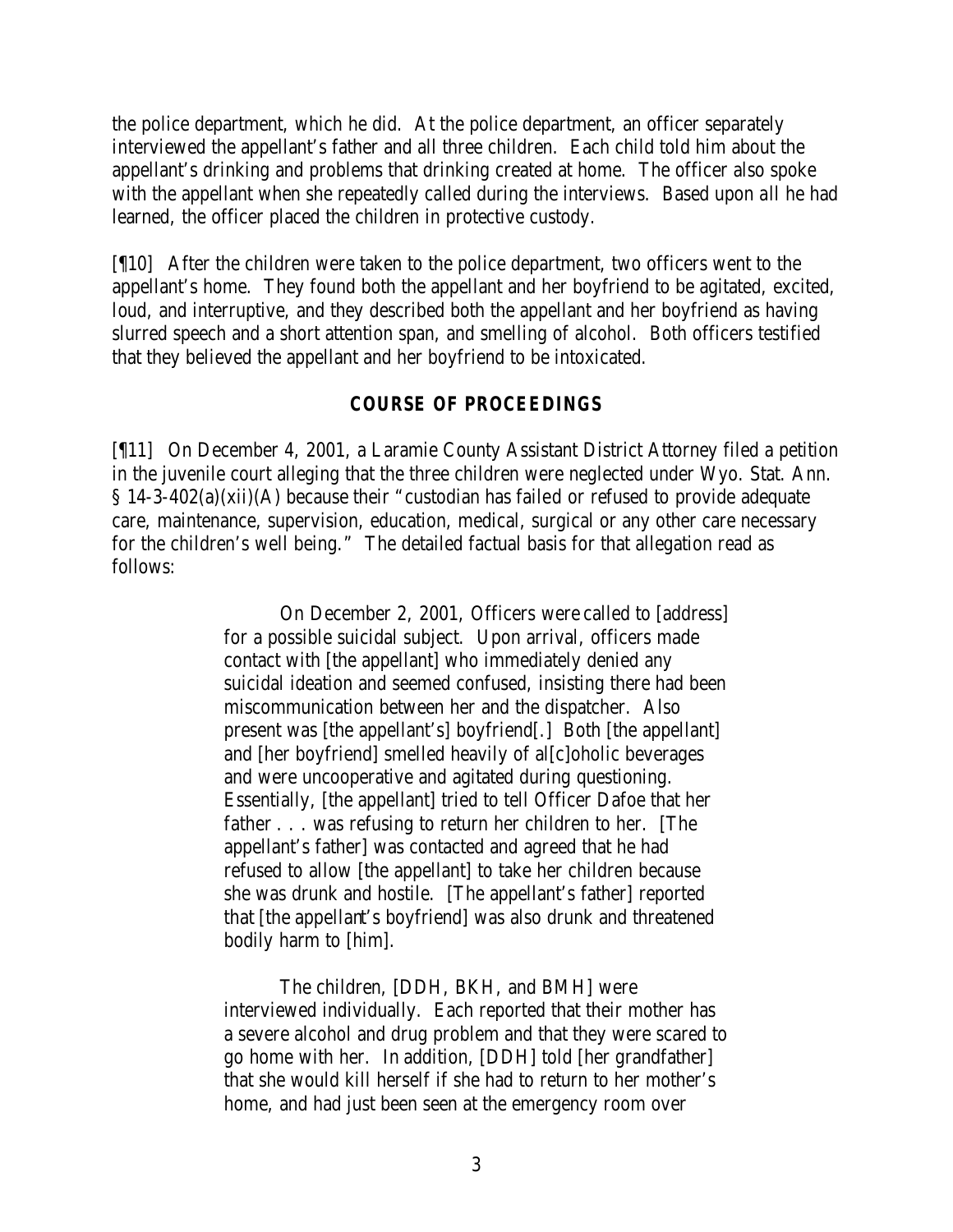Thanksgiving, having attempted suicide. [DDH] confirmed to [the officers] these suicidal threats and feelings and stated that she is extremely despondent about the situation and fearful of her mother's actions.

[¶12] On the same day that the petition was filed, the juvenile court held an informal shelter care hearing pursuant to Wyo. Stat. Ann. § 14-3-409(a) (LexisNexis 2003). After determining that further shelter care was required, the juvenile court temporarily placed the children in the custody of DFS for foster care placement, and ordered DFS to prepare a social summary and convene a multi-disciplinary team meeting.

[¶13] The initial hearing on the petition was held on January 3, 2002. Appearing with counsel, the appellant denied the allegations of the petition. Also at the initial hearing, the juvenile court granted the motion of the children's GAL that the children be allowed to have visitation with their grandparents and with an aunt, CW. The juvenile court also continued the children's temporary placement with DFS.

[¶14] On January 15, 2002, the appellant filed a Motion to Return Children to Mother's Physical Custody or, Alternatively, Move the Children to Another Foster Care Home; and Motion to Reconsider Visitation Order. The allegations of this motion were of three general types: (1) allegations of deficient care and supervision in the foster home; (2) allegations that the grandparents and CW continued to undermine the appellant's relationship with her children by intrusive and oppressive misconduct; and (3) allegations of procedural irregularities, including lack of notice to the appellant that the visitation issue would arise at the initial hearing, and the failure of counsel for the State to present the proposed Order for Shelter Care to the appellant's counsel for approval as to form as required by W.R.C.P. 58.

[¶15] The appellant's motion was heard on February 21, 2002, and was denied by an order entered on March 6, 2002. The order also maintained DFS's temporary legal custody of the children, ordered certain monies be paid over to DFS for support of the children, and ordered that an order be submitted appointing the children's GAL.<sup>2</sup>

[¶16] On April 5, 2002, the GAL filed a motion requesting that DDH, over her mother's objections, be allowed to participate in certain school sporting activities. An order entered April 9, 2002, set the matter for hearing two days later. On April 10, 2002, the appellant filed a motion to continue the hearing on the ground that neither she nor her counsel would be available. The motion for continuance was denied and the hearing was held as

<sup>&</sup>lt;sup>2</sup> Although the GAL began representing the children as early as the initial hearing on January 3, 2002, no order of appointment had been entered at that time. This deficiency was pointed out to the juvenile court at the motion hearing on February 21, 2002, and was remedied by an order entered February 28, 2002.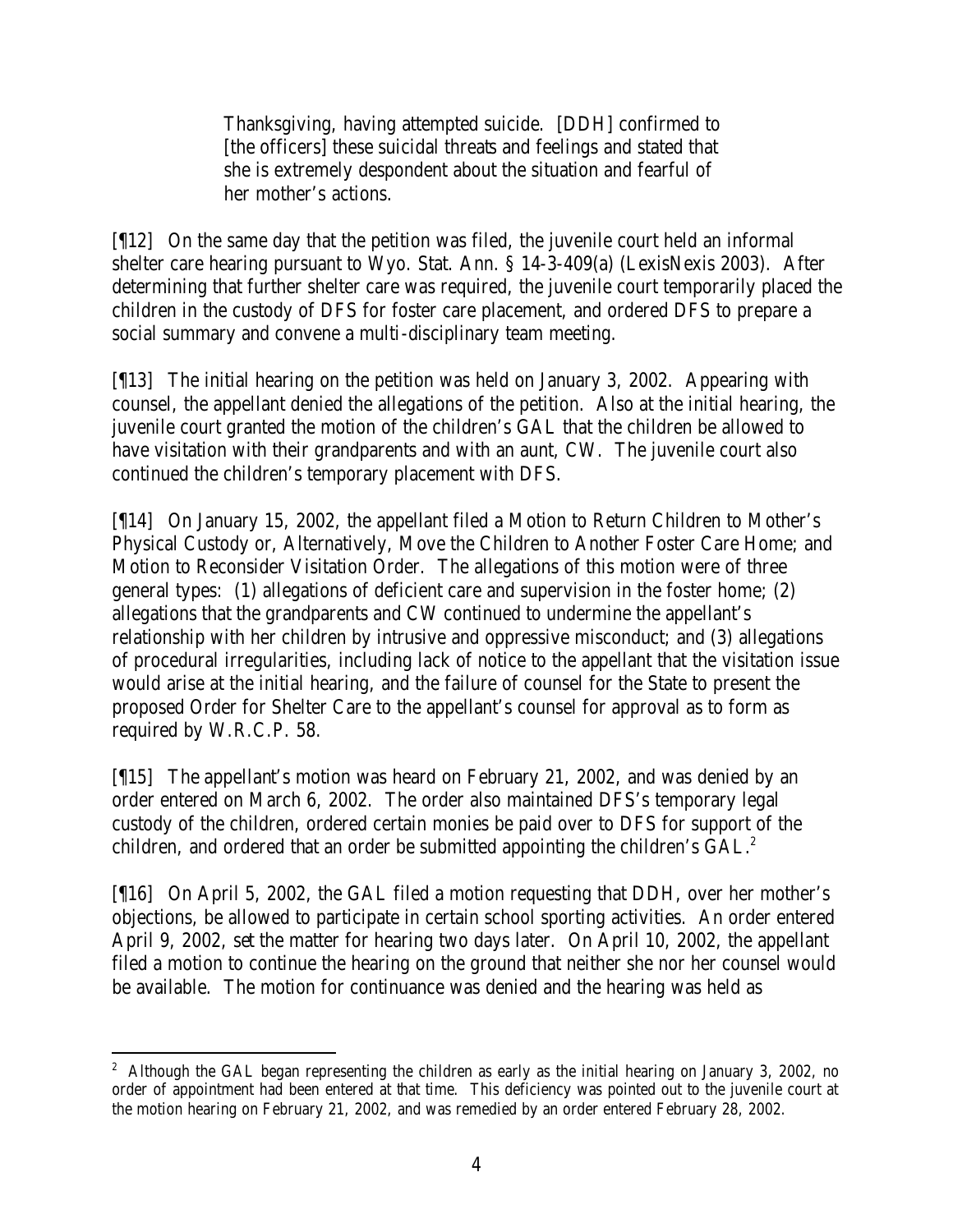scheduled, with substitute counsel appearing for the appellant, and with neither the appellant nor her regular counsel being present. The motion was granted.

[¶17] The non-jury adjudicatory hearing on the petition was held on May 9 and 16, 2002. Subsequently, the appellant, the State, and the GAL each filed proposed findings of fact and conclusions of law and written closing arguments. On June 11, 2002, the juvenile court entered its Findings of Fact and Conclusions of Law. Succinctly stated, the juvenile court concluded therein that the appellant had neglected her children as alleged in the petition. The children were ordered to remain in the custody of DFS, and DFS was ordered to prepare a case plan with family reunification as the goal. In a decision letter explaining why it had "adopted substantially the state's proposed findings and conclusions," the juvenile court focused on the particular incident of December 2, 2001, but examined that incident in the context of the appellant's relationships with male partners whom she brought into the home, and her "alcohol-centered lifestyle . . .."

[¶18] On June 4, 2002, the GAL filed a motion on behalf of the children seeking a change from their present foster home placement to the home of their aunt, CW. The motion alleged that: (1) the current foster parents were going on vacation; (2) CW and her husband were certified foster parents through DFS; (3) the children already had a long-standing relationship with CW and her family; and (4) the children preferred placement with CW's family rather than placement in some unknown foster home or respite placement. The appellant filed an objection to the GAL's motion in which she alleged primarily that she had been informed by DFS that the current foster parents had canceled their vacation plans.

[¶19] The matter was heard on June 13, 2002. After considerable testimony was presented, the GAL and the State argued the benefits of such a family placement, while the appellant argued that, especially given the apparently canceled vacation plans, the children should not be moved into the home of her sister, given the disruptive family dynamics. The juvenile court granted the motion by an order entered July 3, 2002.

[¶20] The appellant filed her Notice of Appeal on July 11, 2002, specifically referencing the Findings of Fact and Conclusions of Law entered on June 11, 2002, and the Order for Transfer of Physical Placement Upon Motion Hearing entered July 3, 2002.

# **DISCUSSION**

## **MUST THE DEPARTMENT OF FAMILY SERVICES (DFS) FOLLOW STATE STATUTES, COURT ORDERS, AND ITS OWN REGULATIONS IN A CHILD PROTECTION CASE?**

[¶21] In her appellate brief, the appellant details three primary areas in which she alleges that DFS has violated state statutes, administrative agency rules, and court orders—making assessments, preparing a social summary, and convening a meeting of the multidisciplinary team (MDT). In addition, she contends that DFS did not appropriately initiate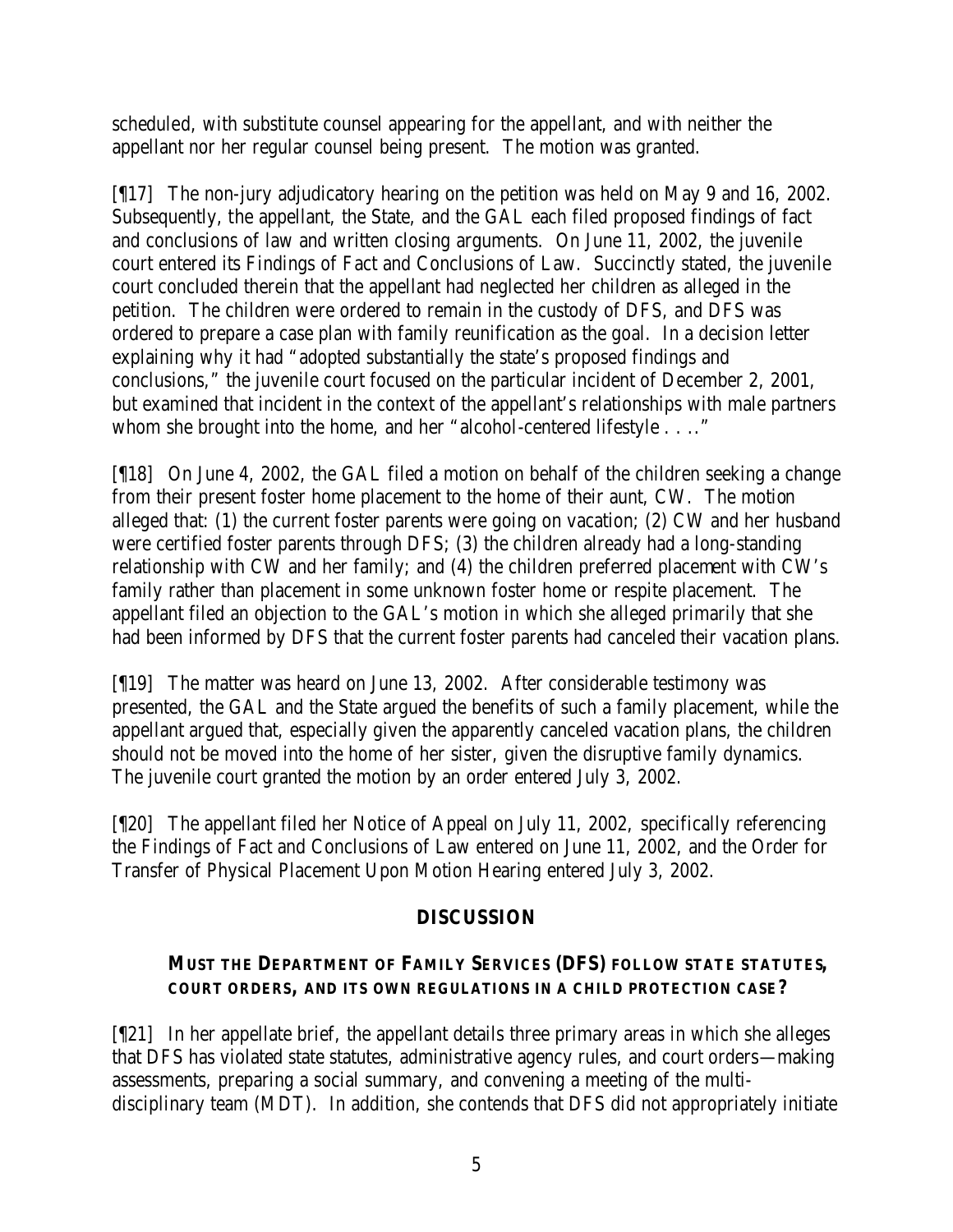an investigation of the alleged neglect, as required by Wyo. Stat. Ann. § 14-3-204(a)(iii) (LexisNexis 2003), that it has never made formal reports to the juvenile court, as required by a court order, and that no written case plan has ever been completed, as required by Chapter 2, Section 7 of DFS's Rules and Regulations Governing Child Protective Services (the DFS Rules).

[¶22] Although the appellant's appellate argument on these issues is, in large part, a generalized diatribe against DFS and the particular juvenile court involved in this case, $3$  we can glean the following allegations of specific failures by DFS, the State, or the juvenile court:

1. Wyo. Stat. Ann. § 14-3-427(a) (LexisNexis 2003) requires the juvenile court, after a neglect petition is filed, to order DFS to make a pre-disposition study and report. The juvenile court entered such an order on December 5, 2001. At the hearing on February 21, 2002, the appellant's counsel informed the juvenile court that she had not received a copy of the report. The subsequent colloquy between the juvenile court and counsel revealed that DFS had sent the report to the District Attorney, who had provided a copy to the GAL, but not to the appellant's counsel. After the hearing, the GAL gave counsel a copy of the report, but that copy was not identical to one received a week later from DFS.

2. Chapter 2, Sections  $3(a)(e)$  and  $4(a)(i)$  of the DFS Rules require institution of a safety assessment and a safety plan for each child within twenty-four hours and completion within seven days. The juvenile court ordered such assessment on December 5, 2001, but none was ever done.

3. Wyo. Stat. Ann. § 14-3-427(b) provides that "[a]fter a petition is filed alleging a child is neglected, the court shall appoint [an MDT]." The juvenile court order

. . .

 <sup>3</sup> For instance, the appellant's appellate brief makes the following non-record-based accusations:

<sup>(</sup>Mother's attorney has been told, by other attorneys not involved in this case, the trial judge does not like Mother's attorney using expert witnesses. The implication is that it confines the trial judge's ability to use his discretion in crafting decisions.)

So, if the court will not follow what seems to be a clear statement of procedure, i.e., to set a trial within sixty (60) days, how can the Department of Family Services be expected to follow its rules and regulations or the law? One is not an excuse for the other, although the trial court can and did excuse the other, the Department of Family Services, from compliance.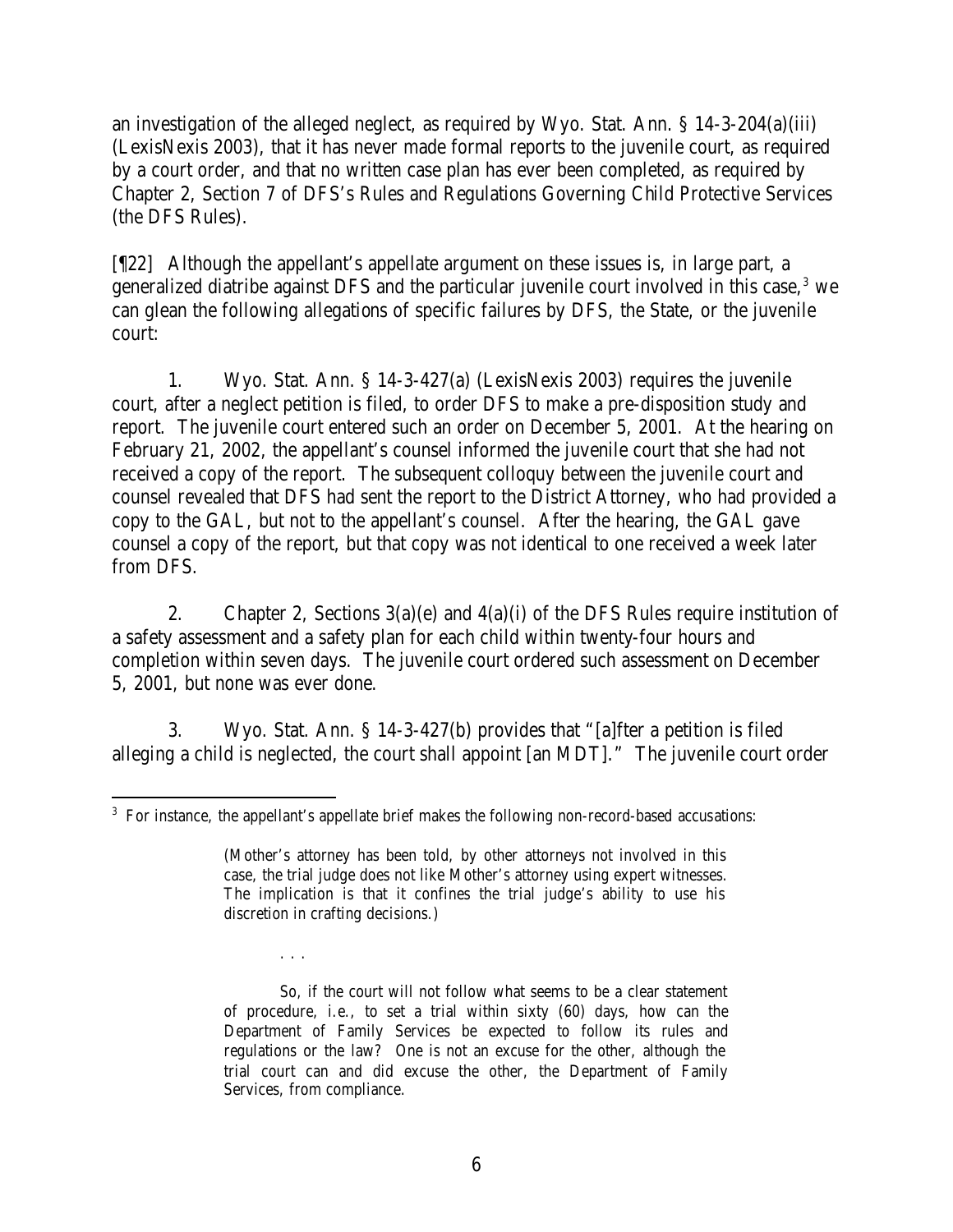entered on December 5, 2001, included a provision "that [an MDT] shall convene in the interest of the minor for the purpose of providing recommendations to the Court." When the appellant's counsel informed the juvenile court at the hearing on February 21, 2002, that an MDT had not met, the juvenile court agreed with the GAL that an MDT would not be appropriate until there was an adjudication of neglect.

4. As part of her complaint that no MDT meeting had occurred, the appellant argues that the MDT should meet no later than sixty days after the initial hearing, because that is the time limit for holding an adjudicatory hearing under Wyo. Stat. Ann. § 14-3- 426(b) (LexisNexis 2003). Having noted that deadline, the appellant then argues that the juvenile court's practice of ignoring the sixty-day requirement and setting adjudicatory hearings only upon motion ignored "a clear statement of procedure . . .."

[¶23] We decline to address the merits of these inter-related issues and we affirm the adjudication of the juvenile court to that extent. The portion of the appellant's appellate brief that concerns these matters is eight-and-one-half-pages in length. In those pages, the appellant cites to only one case in support of her position. That case, *MB v. Laramie County Dept. of Family Services in Interest of LB,* 933 P.2d 1126, 1127 (Wyo. 1997), involved an action for termination of parental rights under Wyo. Stat. Ann. § 14-2-309(a) (1981), rather than a neglect petition under Wyo. Stat. Ann. § 14-3-402(a). Beyond a cursory comparison of the two situations with the contention that "parental rights may be terminated as a result of a neglect petition," the appellant makes no effort to provide cogent legal analysis. The mere showing that a statute or court rule has been breached, without more, does not establish cause for this Court to overturn the findings and conclusions of a trial court after a bench trial.

[¶24] Not only does the appellant fail to support her grievances with citations to relevant precedent, she also fails to show how the alleged deficiencies in the juvenile court prejudiced her. In *MB*, 933 P.2d at 1130, we reversed an order terminating parental rights because DFS's failure to follow its own regulations prevented MB from receiving adequate notice that DFS intended to seek termination of her parental rights if she did not succeed in her case plan. In the present case, however, even if we accept the appellant's allegations as true, she has not shown how her rights were adversely affected by her delayed receipt of the pre-disposition report, by the lack of a safety assessment and report, or by the juvenile court's decision to delay the convening of an MDT meeting until neglect was actually found at an adjudicatory hearing.<sup>4</sup> Neither has she shown the need for a separate DFS

<sup>&</sup>lt;sup>4</sup> In cases of alleged neglect, it is not unusual for counsel to advise parents not to participate in or cooperate with an MDT, for fear of jeopardizing the defense of the case. Furthermore, where a court utilizes the MDT primarily for disposition recommendations, there is the potential for wasted effort if no adjudication of neglect is made. That appears to have been the concern of the juvenile court in the instant case. In agreeing to delay the convening of an MDT meeting, the juvenile court judge commented, "Well, I guess I don't know how we can have an MDT for a recommendation as to disposition when we don't have an adjudication as to abuse or neglect."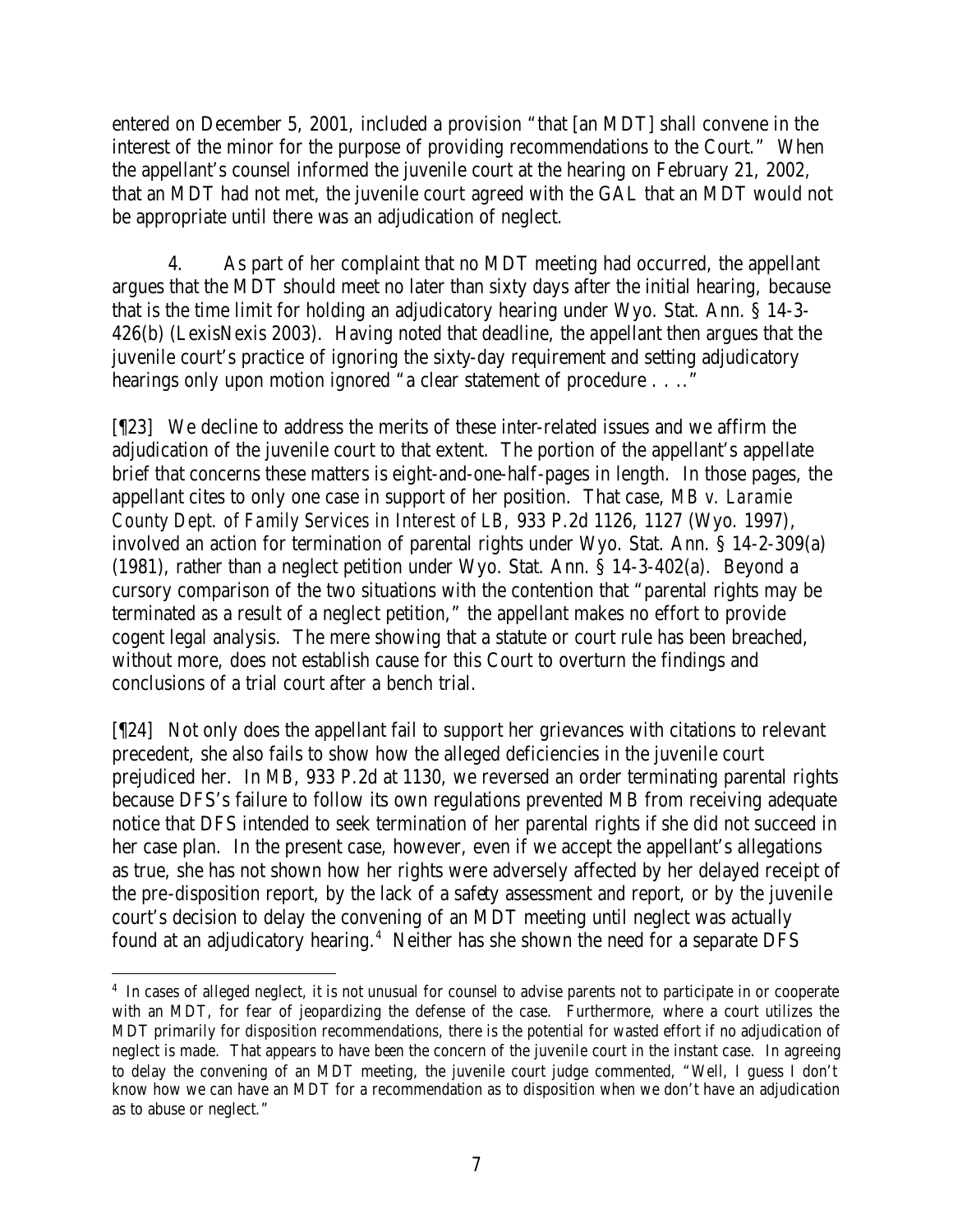investigation and substantiation of neglect where there has been an investigation by law enforcement officers, a petition filed by the district attorney, and an adjudicatory hearing in juvenile court.<sup>5</sup> And finally, the appellant has not shown that any harm resulted from the alleged lack of formal written reports and a written case plan $6$  or how she was damaged by the delay in setting the adjudicatory hearing.<sup>7</sup>

[¶25] We do not retreat from our conviction that the judicial system must be diligent in protecting parental rights. Nor do we imply with this decision that DFS, or any other administrative agency, is free to ignore state statutes, agency rules, or court orders. However, appellants must come to this Court with particularized facts showing the alleged harm caused by the alleged breaches of statutory, administrative, or court-imposed duties. The appellate process exists to review litigated cases, not to superintend administrative agencies.

## **DID THE JUVENILE COURT ABUSE ITS DISCRETION BY APPOINTING THE ATTORNEY FOR ONE OR MORE OF THE CHILDRE N TO ACT AS GUARDIAN AD LITEM (GAL) FOR THE CHILDREN?**

[¶26] Wyo. Stat. Ann. § 14-3-211(a) (LexisNexis 2003) provides as follows:

The court shall appoint counsel to represent any child in a court proceeding in which the child is alleged to be abused or neglected. Any attorney representing a child under this section shall also serve as the child's guardian ad litem unless a guardian ad litem has been appointed by the court. The attorney or guardian ad litem shall be charged with representation of the child's best interest.

In turn, Wyo. Stat. Ann. § 14-3-416 (LexisNexis 2003) provides as follows:

 <sup>5</sup> Under Wyo. Stat. Ann. § 14-3-411 (LexisNexis 2003), DFS is to provide assistance to the district attorney in making an investigation. It seems likely that the intent of the legislature is that DFS make its own investigation and findings where the matter has not been submitted to law enforcement and the district attorney. Or, a separate administrative investigation may be required for DFS's own administrative purposes. These concerns, and their impact on the judicial adjudicative process, have not been raised.

<sup>&</sup>lt;sup>6</sup> Once again, in *MB*, we found that the absence of a written case plan under the facts of that case adversely affected the parent's ability to comply with the plan and did not provide her with sufficient knowledge that termination of her parental rights could follow failure of the plan. *MB,* 933 P.2d at 1130. There are no facts presented in the instant case from which we can make a similar determination.

<sup>7</sup> We held in *In Interest of MFB,* 860 P.2d 1140, 1148 (Wyo. 1993), that the purpose of the requirement of an adjudicatory hearing within sixty days was to prevent prolonged pre-hearing detention of the child. The children in the instant case were in foster care, rather than detention, but the appellant did not cite *In Interest of MFB* and did not directly argue that the purpose of the time requirement should be equally applicable to the latter situation.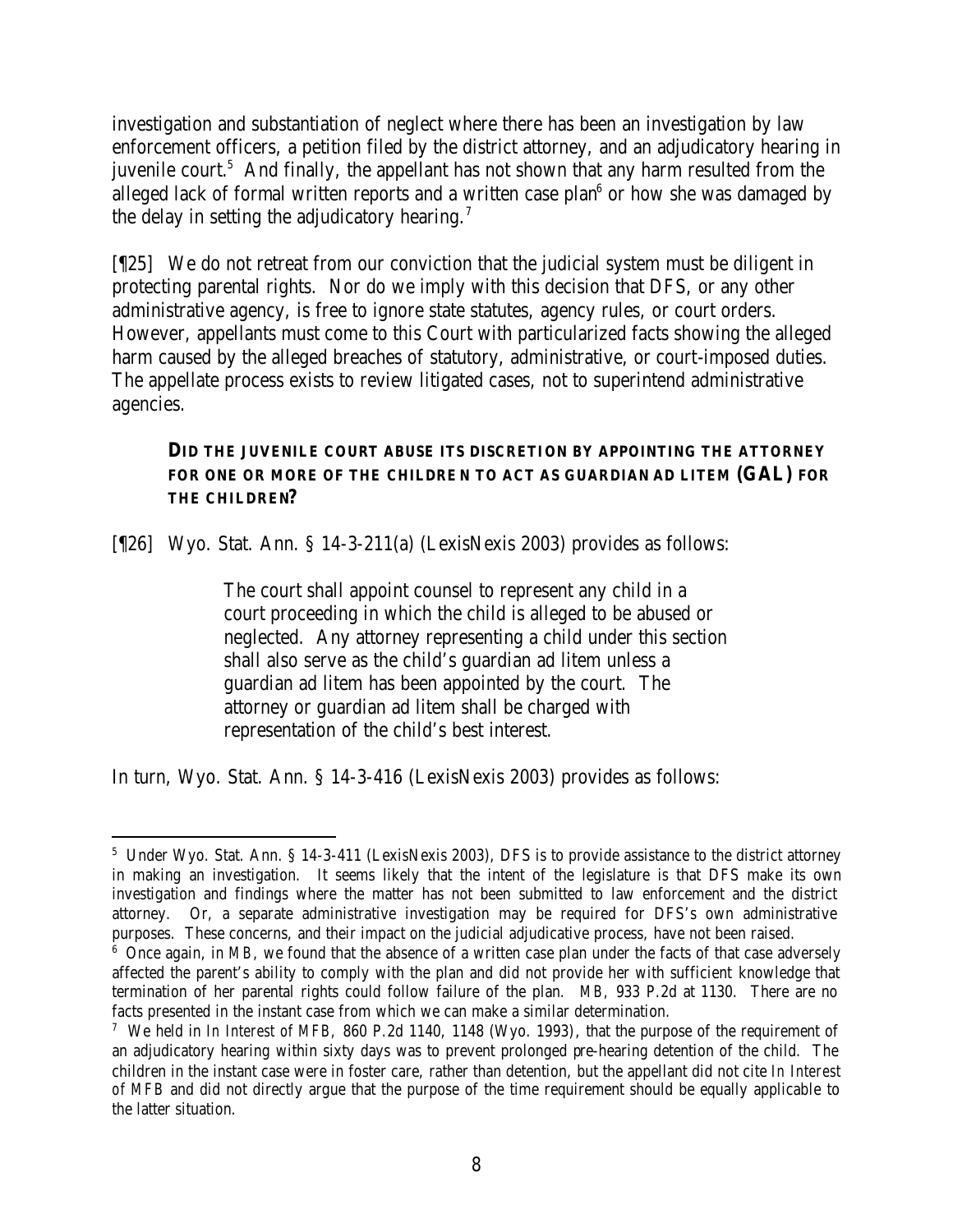The court shall appoint a guardian ad litem for a child who is a party to proceedings under this act if the child has no parent, guardian or custodian appearing in his behalf or if the interests of the parents, guardian or custodian are adverse to the best interest of the child. A party to the proceedings or employee or representative thereof shall not be appointed guardian ad litem for the child.  $|8|$ 

[¶27] These seemingly straightforward statutory directives have led to considerable litigation in recent years, a review of which will help to put this issue in perspective. The problem is that the role of the GAL and the role of counsel are not identical, yet the same person has frequently been called upon to fill both pairs of shoes. In *Matter of Parental Rights of PP,* 648 P.2d 512, 517-18 (Wyo. 1982), *overruled by Clark v. Alexander*, 953 P.2d 145 (Wyo. 1998), a case involving a petition to terminate parental rights, we dealt with the problem as follows:

> The guardian ad litem was an attorney at law. She was afforded an opportunity to make an opening statement and to cross-examine all witnesses. She did cross-examine most of them. After closing arguments by appellee and CP, the court called upon the guardian ad litem. She began by saying that she was making a report to the court. CP objected to a reporttype presentation as distinguished from a closing argument. The court advised that it would:

> > "\* \* \* consider it in the nature of a report from the guardian ad litem and similar to a social report."

CP contends that it was error to do so. The guardian ad litem reported that she had reviewed appellee's records and school records; that she talked to those who had testified, to CP's friends, to one of her landladies, to the foster parents into whose custody PP had been temporarily placed, to PP and to others; and that she had observed CP and PP's interaction on several occasions. She recommended termination of CP's parental rights in PP.

<sup>&</sup>lt;sup>8</sup> As used in Wyo. Stat. Ann. § 14-3-416, "this act" refers to the Child Protection Act, under which neglect petitions are brought. *See* Wyo. Stat. Ann. § 14-3-402(a)(xviii). This, of course, is only one of many circumstances under which a GAL may be appointed. Others include divorce, paternity, and parental rights termination. The principles enunciated in this case would seem to apply to GAL's in all of those situations.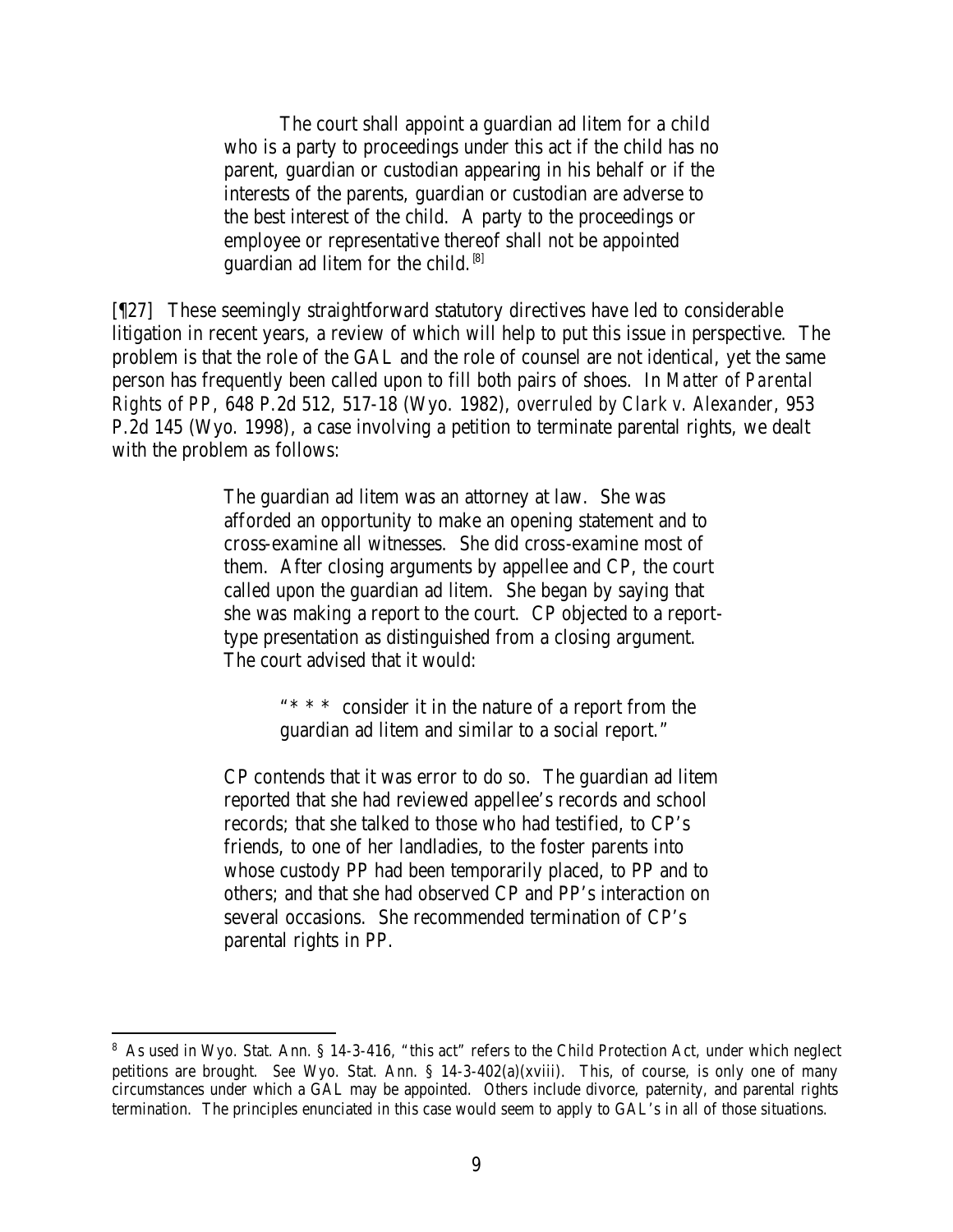In representing the ward's interests, the guardian ad litem should express to the court that which he considers will further such interest. This is often done during a hearing by accepting the presentation and argument of the guardian ad litem favorable to one side or the other as the guardian ad litem believes is in the best interest of the child. Otherwise, the purpose in an appointment of a guardian ad litem would be thwarted. If the guardian ad litem were other than an attorney at law, his position on behalf of the child could be obtained only through his testimony or in some fashion other than actual participation as an attorney in the hearing. The position of a guardian ad litem who is also an attorney at law can be obtained through such actual participation, i.e., during legal argument, cross-examination of witnesses, etc. But it need not be so restricted. The position of the guardian ad litem was here presented in the form of a report "similar to a social report" in which the guardian ad litem made her recommendation.

. . .

Although it would have been more appropriate to have limited the guardian ad litem, who had participated in the trial as an attorney at law, to a conventional closing argument with opportunity during trial to present any proper factual matters by means of admissible evidence, whatever error may have resulted from receipt of the report without opportunity for cross-examination is harmless in this instance. That reported by the guardian ad litem was only a restatement of some of that already said and otherwise evidenced during the hearing.

[¶28] The specific problem identified in *Matter of Parental Rights of PP*—participation in the proceedings as an attorney by a GAL who has also presented first-person factual evidence—was found to be error, but was considered harmless because it was merely cumulative. *Id.* Several years later, in a divorce action involving an attorney/GAL, we discussed the ethical considerations that may arise from such a dual role. *Moore v. Moore,*  809 P.2d 261, 263-65 (Wyo. 1991). Prior to announcing his child custody decision, the district judge informed counsel that he had discussed the matter with the GAL. Neither party objected at the time, but in this Court, the appellant sought reversal on the basis of this *ex parte* contact. We held that both the Code of Judicial Conduct and the Rules of Professional Conduct for Attorneys at Law forbade such contact: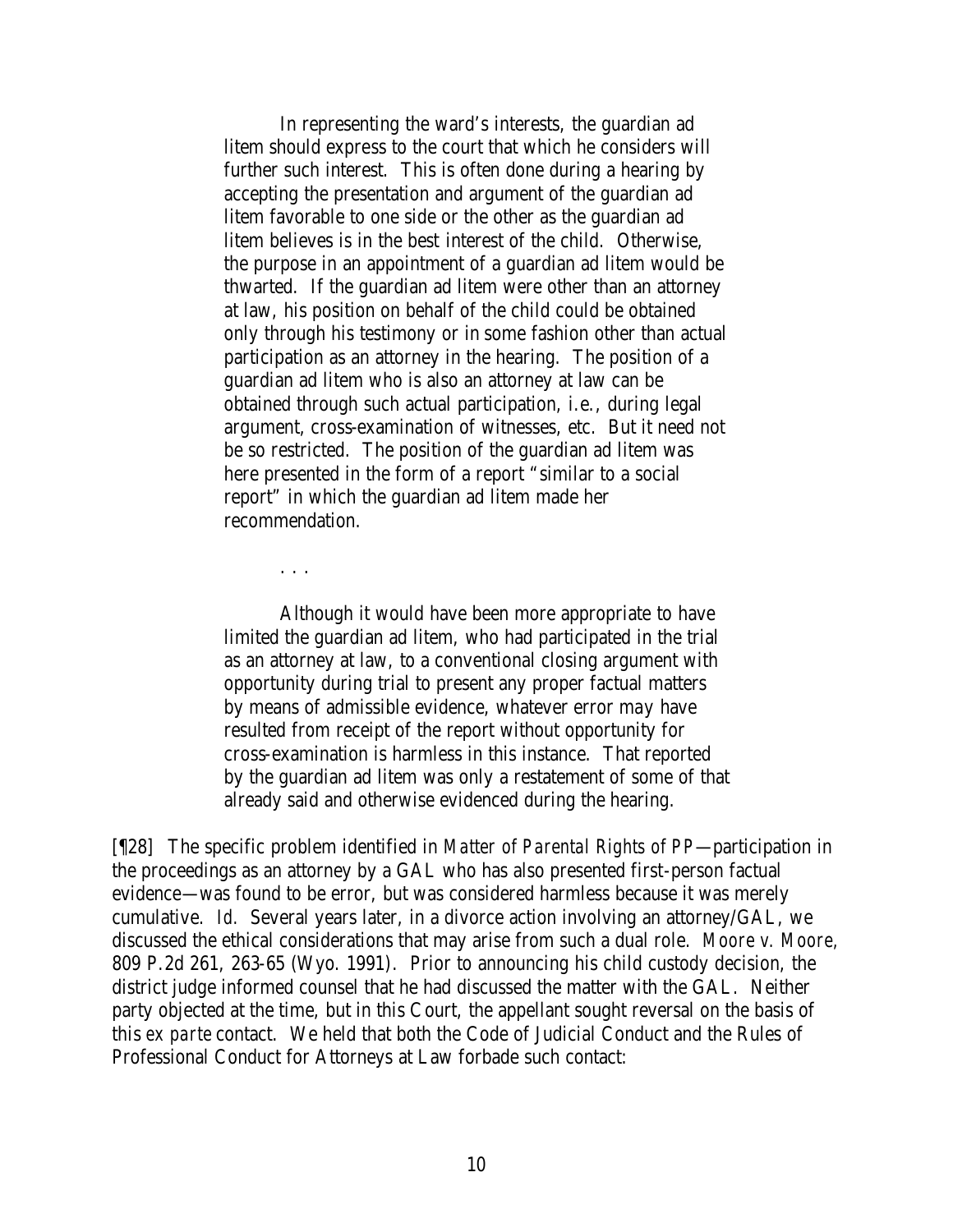We are satisfied that those rules were applicable in this instance. A guardian *ad litem* is the attorney for the minor whom he is appointed to serve. . . . He participates in the proceedings as an advocate. . . . In Wyoming, that rule is consistent with policy articulated by the legislature in two specific statutes requiring, or permitting, the appointment of a guardian *ad litem* since, in each statute, the guardian is charged with representing the child. . . . In accordance with the foregoing authority, we perceive it to be unequivocal that the guardian *ad litem* has the same ethical responsibilities in the proceeding as any other attorney. The specific subject matter of this case is succinctly summarized in this way:

> "\* \* \* Guardians *ad litem* may not have *ex parte* communications with the judge." Podell, *The Role of the Guardian Ad Litem,* 25 Trial 31, 34 (April 1989).

*Moore*, 809 P.2d at 264. We concluded, however, that, inasmuch as judgment was entered in favor of a party who was not responsible for and did not participate in the ethical impropriety, and inasmuch as the appellant had not objected below, we could find no manifest injustice and we affirmed the district court. *Id.* at 264-65.

[¶29] Two years after *Moore* was published, we again considered the role of the GAL, this time in the context of a neglect proceeding brought pursuant to Wyo. Stat. Ann. §§ 14- 6-201 – 14-6-252 (1986 & Cum.Supp. 1993). Without distinguishing between GAL's who are attorneys and GAL's who are not attorneys, we stated in *In Interest of MFB,* 860 P.2d 1140, 1152 (Wyo. 1993), that GAL's "must act with reasonable diligence in the role of an advocate," and must "participate as necessary in all phases of the process, including subsequent appeals," and we concluded that GAL's are subject to the Rules of Professional Conduct for Attorneys at Law. Slightly over two years later, however, in an opinion once again making no distinction between attorney/GAL's and non-attorney/GAL's, we made no mention of the Rules of Professional Conduct for Attorneys at Law, but stated, instead, that the GAL may file a written report with the court rather than make an in-court presentation. *Basolo v. Basolo,* 907 P.2d 348, 356 (Wyo. 1995). Further, we observed that "[e]ven those who criticize the best interests of the child standard as indeterminate recognize the value of the guardian ad litem's *subjective* impressions to a court's decisions concerning custody and visitation." *Id.* (emphasis in original). The recitation of his or her subjective impressions is not, of course, an appropriate role for an attorney.

[¶30] We continued to blur the line between GAL and attorney in *In re Paternity of IC,*  941 P.2d 46 (Wyo. 1997). As suggested by its caption, *IC* was neither a neglect case nor a parental rights termination case. Rather, it was a paternity action brought by a presumed father under Wyo. Stat. Ann. § 14-2-102 (Michie 1994). *In re Paternity of IC*, 941 P.2d at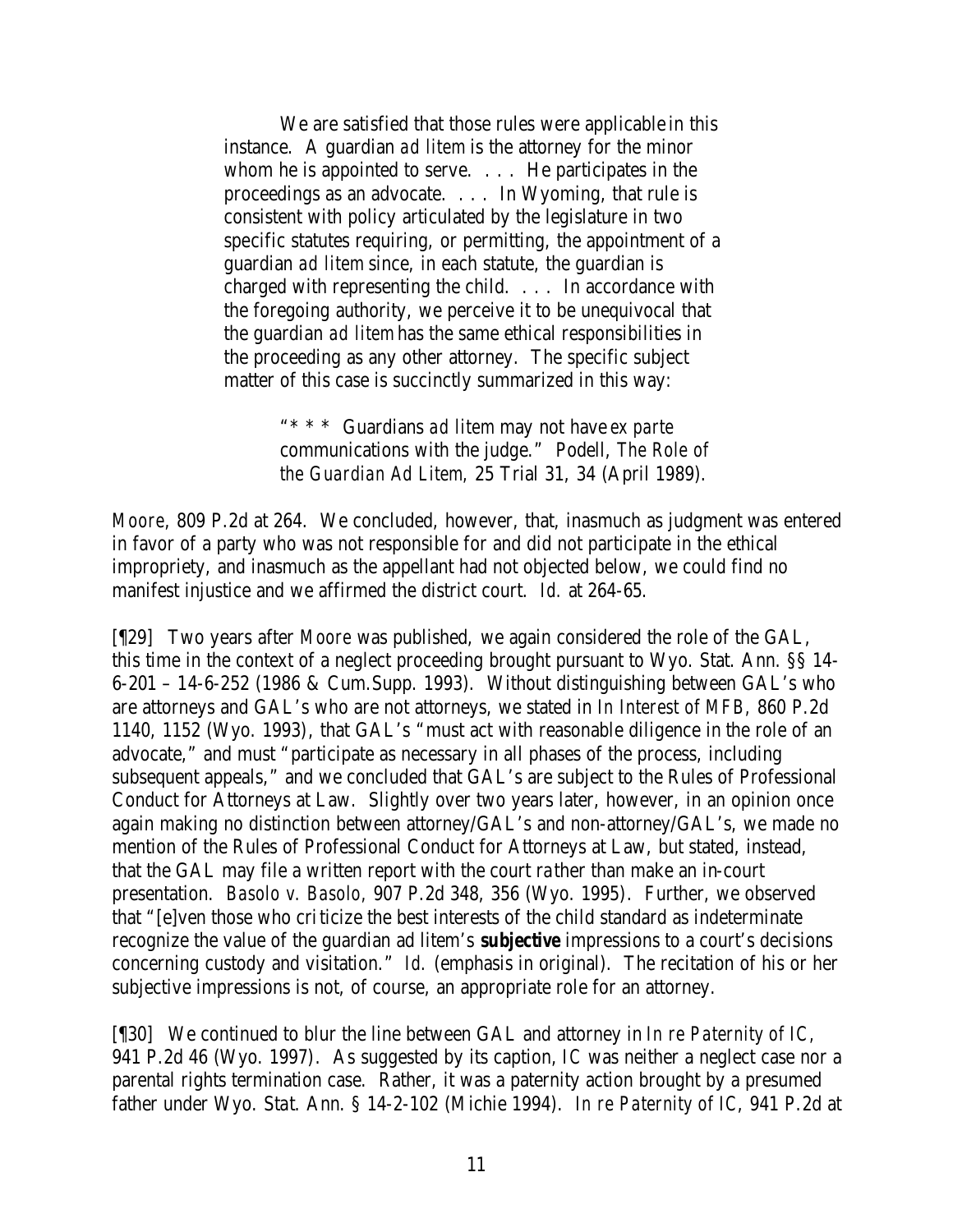49. In the context of child custody, support, and visitation, we described the role of the appointed GAL as follows:

> As the appointed attorney for the minor, a guardian ad litem is obligated to participate as an advocate for the child. "[T]he guardian ad litem has the same ethical responsibilities in the proceeding as any other attorney," *Moore v. Moore,* 809 P.2d 261, 264 (Wyo.1991), and has a responsibility to ensure that the record contains information relative to the child's best interest and welfare, factors essential to the court's final determination. . . . The guardian ad litem here, however, produced no evidence on behalf of the Child at the visitation and support hearing.

*In re Paternity of IC*, 941 P.2d at 52. As before, we did not recognize separate roles for the GAL and the attorney.

[¶31] Finally, in *Clark v. Alexander,* 953 P.2d 145, 151-55 (Wyo. 1998), we squarely addressed the difficulties inherent in asking one person to act both as an agent of the court, identifying and pursuing the child's best interests, and as an attorney for the child, identifying and pursuing the child's preferences. Despite those difficulties, and because of the prohibitive cost of appointing both a GAL and an attorney for the child, we adopted a "hybrid" role for the attorney/GAL. *Id.* at 153. The effect of such hybrid status is to excuse the attorney/GAL from application of some of the Rules of Professional Conduct for Attorneys at Law.<sup>9</sup> At the same time, however, we made clear in *Clark* that an attorney/GAL may not be a fact witness. *Id.* at 154.<sup>10</sup>

[¶32] Perhaps understandably, problems continue to arise as the trial courts work out the mechanics of the attorney/GAL's hybrid representation of children. In *Pace v. Pace,* 2001 WY 43, ¶¶ 22-26, 22 P.3d 861, 868-70 (Wyo. 2001), we clarified our holdings in *Moore* and *Clark*, and we repeated their two central admonitions: the Rules of Professional Conduct for Attorneys at Law, as modified in *Clark*, apply to attorney/GAL's, and the attorney/GAL may not appear as a fact witness. Finally, we summarized what attorney/GAL's are expected to do in representing the best interests of children:

> A guardian ad litem, counsel, and the court should work together at the beginning of a case to develop and articulate

<sup>9</sup> For instance, as perceived by *Clark,* the attorney/GAL is bound by the child's best interests, not by the child's expressed preferences, and attorney-client confidentiality is modified so that relevant information may be provided to the court in the child's best interests. *Clark*, 953 P.2d at 153-54.

<sup>10</sup> For a critical review of the *Clark* decision, *see* Jennifer Paige Hanft, *Attorney for Child Versus Guardian Ad Litem: Wyoming Creates a Hybrid, But Is It a Formula for Malpractice?,* XXXIV Land & Water L. Rev. 381 (1999).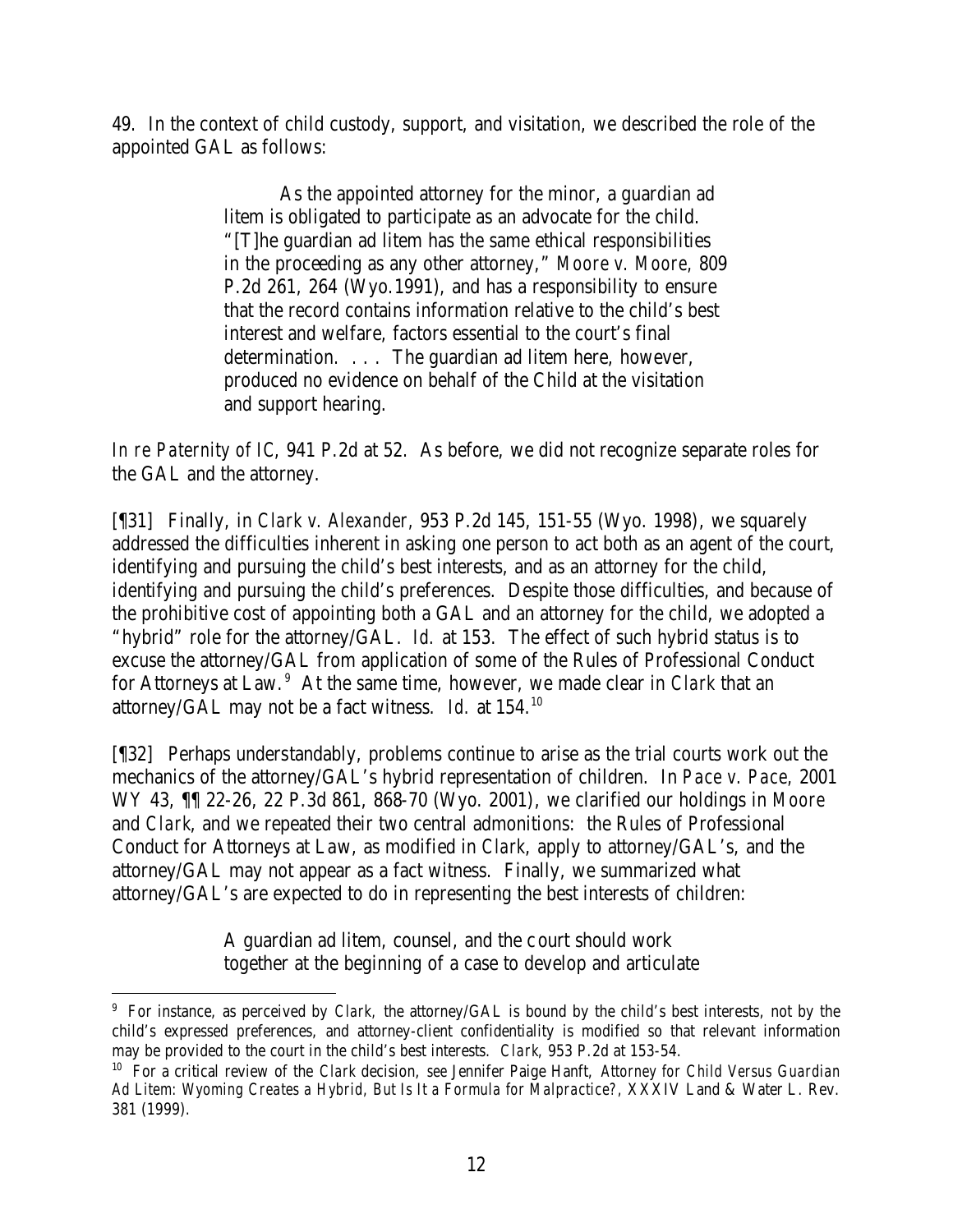clearly the scope and nature of the guardian ad litem's responsibilities. Full investigations of the facts relevant to [the issues before the court] should be completed by the guardian ad litem, including interviewing witnesses deemed appropriate by the guardian ad litem, custody evaluators, if any, counselors, teachers, relatives, and friends. Based on the evidence, input from any experts, and their own best judgment, the guardians ad litem will develop their recommendations concerning [the issues]. They should communicate with the parents' counsel, preferably in writing, regarding the proposed recommendations sufficiently in advance of trial to allow them to prepare evidence in response to the recommendations. If the parties agree, those recommendations should be provided to the court prior to trial. To fulfill their obligations to the children they represent, guardians ad litem must take the necessary steps to assure sufficient evidence is presented at trial either by introducing the evidence themselves or assuring counsel for one or both parents are prepared to do so. Finally, guardians ad litem should present their recommendations to the court in the form of closing argument and not through personal testimony.

*Pace*, 2001 WY 43, ¶ 26, 22 P.3d at 870.

[¶33] Our most recent experience with this issue was in *Robbins v. Robbins,* 2002 WY 80, 46 P.3d 880 (Wyo. 2002). The parties in a divorce action had agreed to the appointment of an attorney to act as GAL for their child, and they had further stipulated both that the GAL could testify at trial and that her report could be introduced into evidence. *Id.,* 2002 WY 80, ¶ 1, 46 P.3d at 881. After trial, the district court denied the mother's motion for a new trial, in which motion the mother alleged error in the court allowing the GAL to testify. *Id.*, 2002 WY 80, ¶ 6, 46 P.3d at 882. We affirmed on two grounds: first, that the mother could not identify how the GAL's testimony created any injustice; and second, that, to the extent error occurred, it was invited error. *Id.,* 2002 WY 80, ¶¶ 9-10, 46 P.3d at 883.

[¶34] It is within this legal framework that we must consider the appellant's arguments in the present case. Unfortunately, as with her other contentions, much of the appellant's claim in this regard consists of innuendo and rhetoric rather than cogent factual presentation and legal argument.<sup>11</sup> As best as we can determine, her specific complaints

 $11$  The "flavor" or "tenor" of the appellant's argument is reflected in this passage from her appellate brief: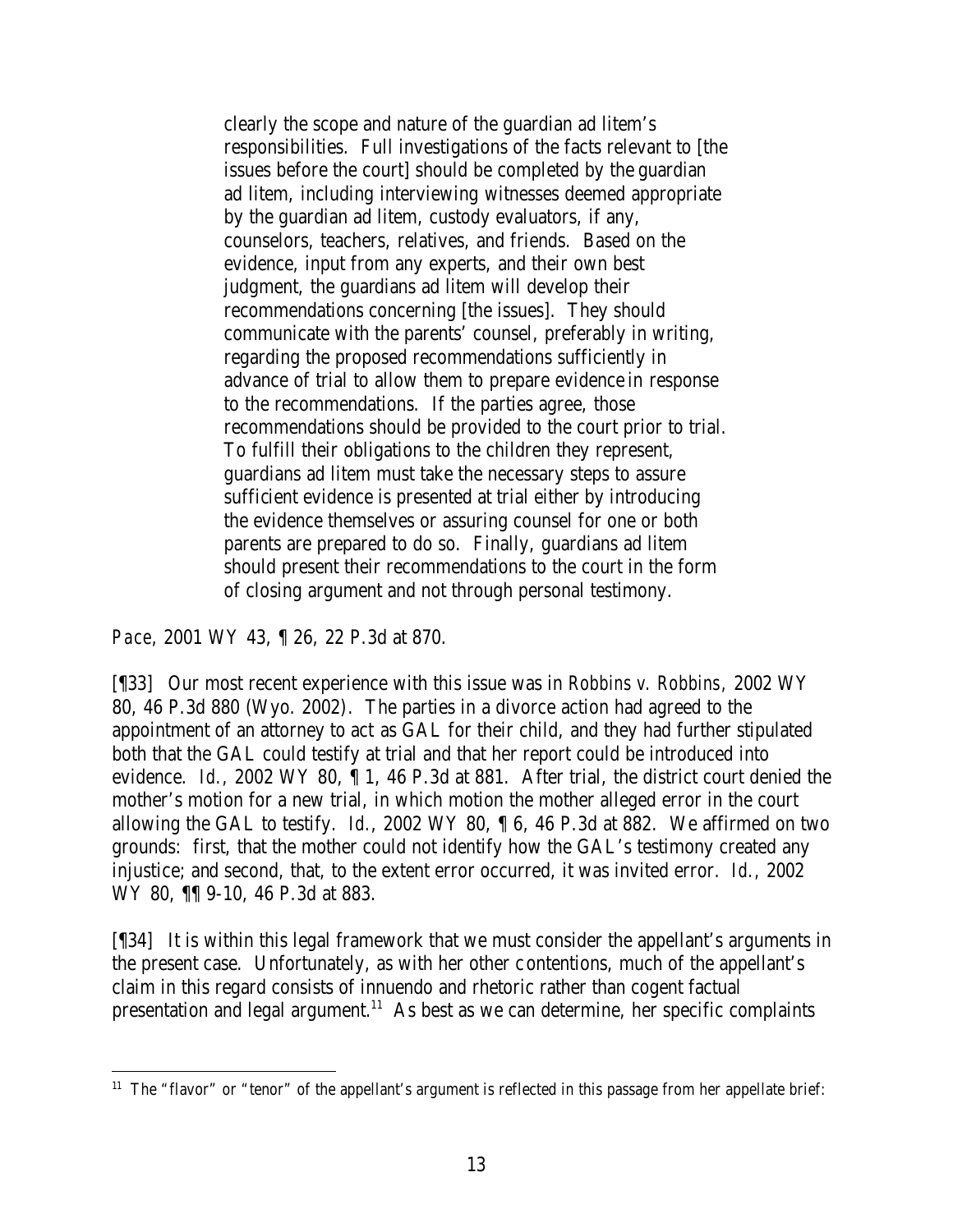are: (1) the GAL appointment order was not entered for nearly three months after the petition was filed, during which period the person appointed as GAL had been acting as attorney for the children; (2) the GAL was aware of the intrusiveness of the grandparents and CW into the appellant's relationship with her children, yet the GAL actively supported visitation between the grandparents, CW and the children; (3) the GAL did not adequately distinguish the individual children's preferences; (4) the GAL did not adequately distinguish his role as an attorney from his role as GAL; (5) there never was an order appointing the GAL as the children's attorney; (6) Wyo. Stat. Ann. § 14-3-416 does not recognize hybrid representation and does not allow for appointment of an attorney/GAL; and (7) the record sometimes refers to the children's GAL and sometimes to their attorney.

[¶35] The appellant is certainly correct that the record is less than clear as to how John Frentheway (Frentheway) first became involved in this case. His first appearance was at the initial hearing on January 3, 2002, where he was addressed by the court as the GAL, even though his order of appointment as GAL was not entered until February 28, 2002. There is also some confusion in the record as to his status as attorney for the children. While he is referred to on the title page of each hearing or trial transcript as GAL, he is referred to in the juvenile court orders that followed as the children's attorney.<sup>12</sup>

[¶36] We cannot help but conclude that there is no substance to this argument. To begin with, it is based on the appellant's mistaken belief that the same person cannot serve as both GAL and attorney. Since one person can fulfill both roles under the hybrid concept of *Clark*, it is not necessary that the person be specifically identified as one or the other. In addition, there does not seem to have been any actual confusion at the time; everyone knew that Frentheway was an attorney who had been appointed GAL. There was only one order of appointment, and that was as GAL. Even the appellant's counsel referred to

> After John Frentheway was appointed as guardian ad litem, during which of his court appearances did he appear as the children's guardian ad litem? As the children's attorney? As their legal representative? During the course of a hearing or trial, did he change roles? On which of the children's behalf did he appear? All of them? One of them? Two of them? If so, which two? Sometimes was he representing one child and at other times, was he representing other of the children? How did the court, or the District Attorney, or Mother know when he was changing roles or which of the children he was representing?

Mother cries foul. How can she know how to defend herself when John Frentheway is a moving, invisible target? How can any party, even his own clients or the court, comprehend his posture in the case at any given moment? They cannot.

 $12$  A surmise strongly supported by the record is that the orders were basically form orders emanating from the district attorney's office, and that those form orders simply mistakenly referred to attorney rather than GAL.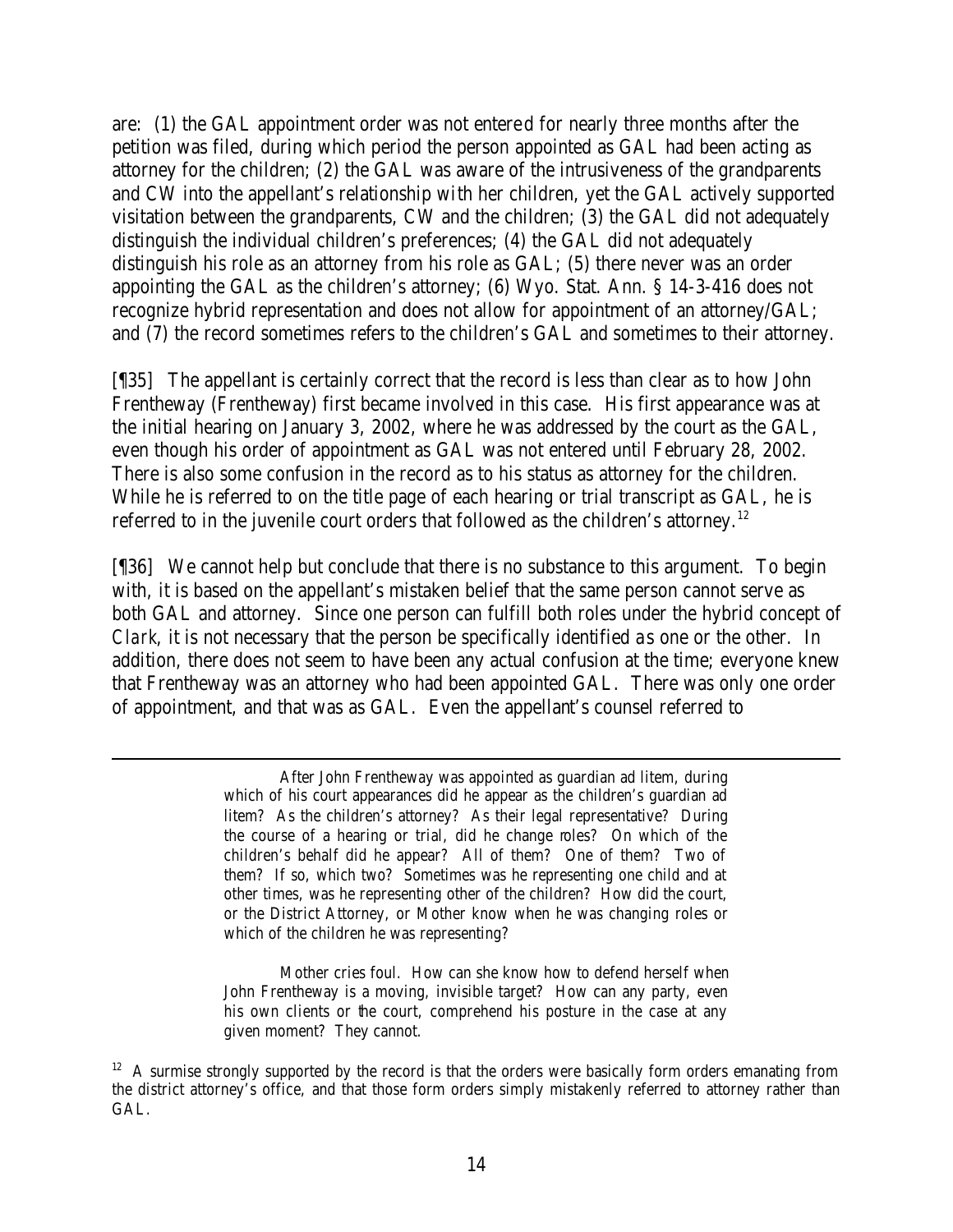Frentheway as the GAL. And the juvenile court judge made a specific finding that Frentheway was the GAL.

[¶37] The appellant's complaint that Frentheway, an attorney, was appointed as GAL must fail for two other reasons. First, the record is clear that Frentheway's participation in motion hearings and at trial was within the boundaries we set forth in *Moore, Clark,* and *Pace.* He questioned witnesses and presented argument, but he did not, himself, appear as a witness. And second, the appellant can point to no prejudice that resulted from Frentheway's appointment or the hybrid role he played. A close reading of the record and of the appellant's appellate brief indicates that the appellant's objections to Frentheway are actually based on Frentheway's siding with the State on the neglect issue and Frentheway's support for the idea of visitation between the children and their grandparents.

## **WAS THE APPELLANT DENIED PROCEDURAL DUE PROCESS IN THE JUVENILE COURT PROCEEDINGS DUE TO THE ABSENCE OF MEANINGFUL NOTICE AND AN OPPORTUNITY TO BE HEARD?**

[¶38] Wyo. Const. art. 1, § 6, provides that "[n]o person shall be deprived of life, liberty or property without due process of law." The similar provision found in the Fifth Amendment to the United States Constitution was made applicable to the states by the Fourteenth Amendment. "Notice and the opportunity to be heard are touch stones of this due process of law." *Pecha v. Smith, Keller & Associates,* 942 P.2d 387, 391 (Wyo. 1997). The notice and hearing opportunity must be "appropriate to the nature of the case," and the opportunity to be heard must be "'at a meaningful time and in a meaningful manner.'" *Jones v. Jones,* 903 P.2d 545, 548 (Wyo. 1995) (*quoting Moore v. Board of Educ. of Fulton Public School No. 58,* 836 S.W.2d 943, 947 (Mo. 1992), *cert. denied*, 507 U.S. 916 (1993)). The party claiming an infringement of his right to due process has the burden of demonstrating both that he has a protected interest and that such interest has been affected in an impermissible way. *Meyer v. Norman,* 780 P.2d 283, 289 (Wyo. 1989). The question is whether there has been a denial of fundamental fairness. *Id.*

[¶39] Actions infringing upon the parent-child relationship may affect fundamental rights, thereby entitling parents to due process. *Matter of SAJ,* 942 P.2d 407, 409 (Wyo. 1997) (custody and visitation); *MB,* 933 P.2d at 1129 (parental rights termination). Not all such infringements, however, are of the same magnitude. *See A v. X, Y, and Z,* 641 P.2d 1222, 1226 (Wyo.), *cert. denied*, 459 U.S. 1021 (1982) (under equal protection challenge, strict scrutiny not required of legislative classification disallowing non-family member from attacking a presumption of paternity). Termination of parental rights, for instance, requires clear and convincing evidence. Wyo. Stat. Ann. § 14-2-309 (LexisNexis 2003); *MB*, 933 P.2d at 1129. Child neglect, on the other hand, need only be shown by a preponderance of the evidence. Wyo. Stat. Ann. § 14-3-425(a) (LexisNexis 2003). In the realm of due process, this is consonant with the requirement that notice and the opportunity to be heard must be appropriate to the nature of the case.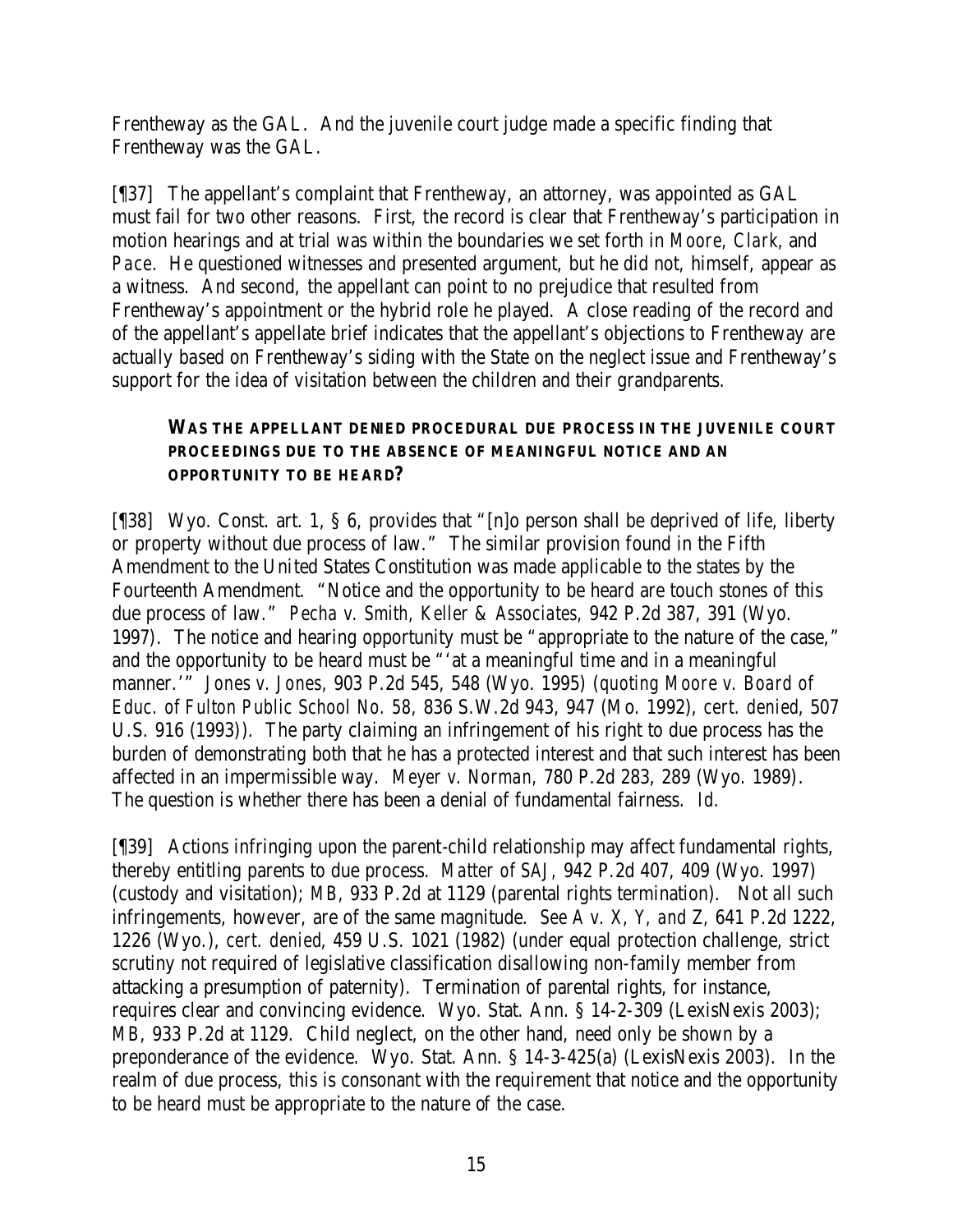[¶40] The chronology of events is important in understanding the appellant's due process argument. The underlying incident occurred on December 2, 2001. The petition was filed and a temporary shelter care hearing was held two days later. The juvenile court judge left the children in DFS custody for continued shelter care. On December 21, 2001, an Order Setting Arraignment was entered. That order provided simply that "the above entitled matter be, and the same is hereby set for ARRAIGNMENT" on January 3, 2002. The arraignment, sometimes also called an initial appearance or initial hearing, took place as scheduled. Statutory guidance as to the purpose of the initial hearing is found in Wyo. Stat. Ann. § 14-3-426(a):

> At their initial hearing, which may be held after a shelter care hearing or a transfer hearing, the child and his parents, guardian or custodian shall be advised by the court of their rights under law and as provided in this act. They shall also be advised of the specific allegations in the petition and given an opportunity to admit or deny them. They shall also be advised of the possible liability for costs of treatment or services pursuant to this act. It is not necessary at the initial appearance for the district attorney to establish probable cause to believe the allegations in the petition are true.

[¶41] During the initial hearing, the appellant denied the allegations of the petition. The juvenile court noted the denial and ordered that the matter be set for trial on motion of a party. The GAL then orally moved the juvenile court for an order allowing the children to have visitation with the grandparents and CW. Counsel for the appellant objected to the juvenile court's consideration of the motion because the appellant had not received notice that the issue would be raised at the initial hearing. Counsel also advised the juvenile court that there was significant controversy among family members and that testimony would be required for a proper decision. The GAL responded that the children had always had close relationships with these relatives and that a sudden disruption of those relationships would be detrimental to the children. The juvenile court granted the motion.

[¶42] In this appeal, the appellant contends both that she was given no notice that the visitation issue would arise at the initial hearing and that she was not given an opportunity to present evidence on the matter. For several reasons, we conclude that the facts of this case, when viewed in their totality, do not establish that the appellant's right to due process was violated. To begin with, while Wyo. Stat. Ann. § 14-3-426(a) says nothing about other matters being raised at the initial hearing, Wyo. Stat. Ann. § 14-3-426(f) provides that "[a]t any time prior to disposition under W.S. 14-3-429, the court, on motion of any party or on its own motion, may reconsider its order regarding shelter care or conditions of release made under W.S. 14-3-409 or 14-3-414." Certainly, that is some notice to the parent that issues involving the conditions of shelter care may arise at any time.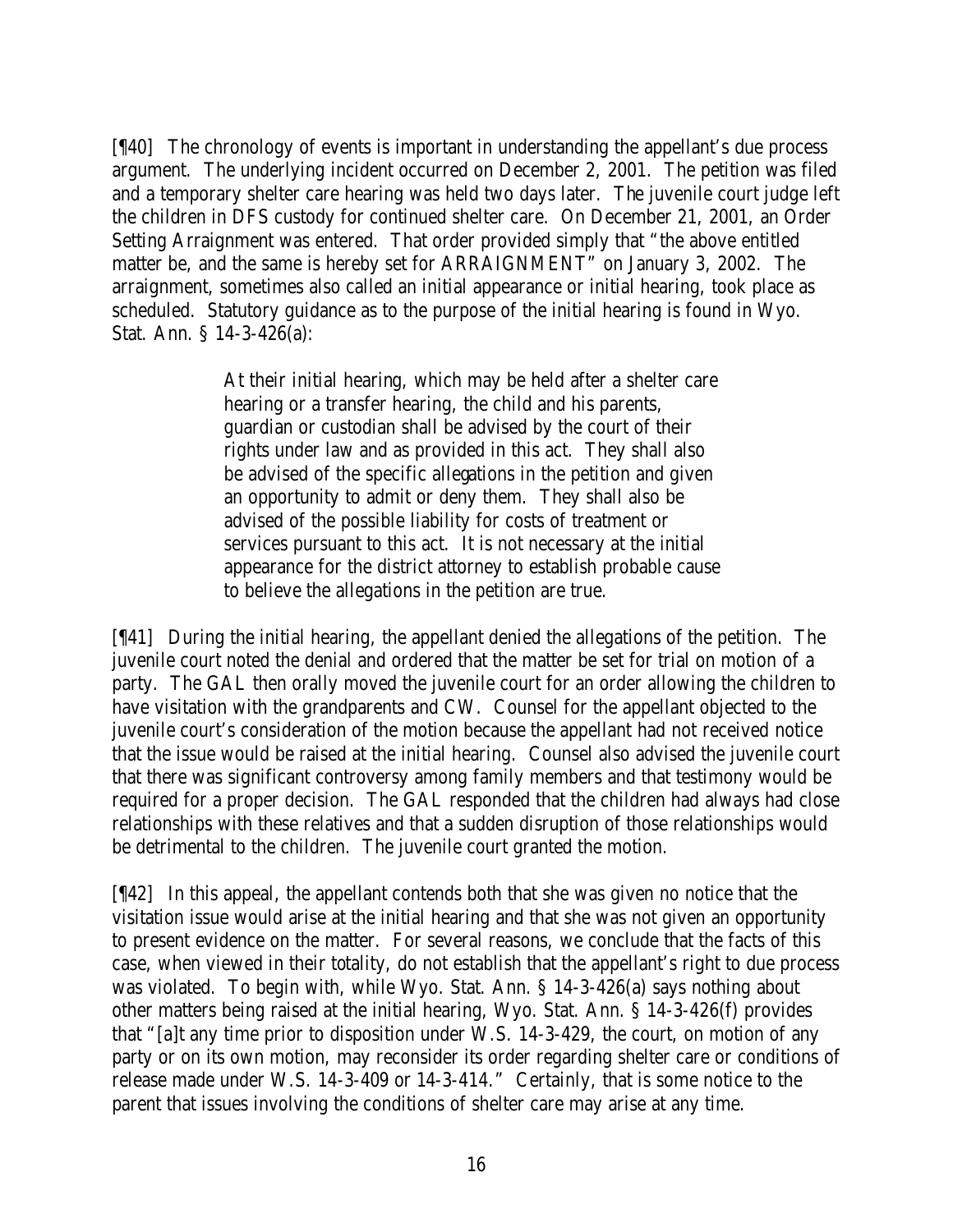Furthermore, the very nature of shelter care requires near-emergency responses to unexpected issues that arise in the days and weeks following the filing of a neglect petition. It must be remembered that, under due process analysis, the notice and opportunity to be heard are to be appropriate to the nature of the case.

[¶43] There is a further and even more substantive reason that the appellant's due process argument must fail. On January 15, 2002, the appellant filed a motion seeking in part the juvenile court's reconsideration of the visitation order. That motion was heard on February 21, 2002. At the hearing, the appellant's counsel introduced exhibits, produced witnesses, cross-examined the witnesses produced by the State and the GAL, and argued the motion. Clearly, this was meaningful notice and a meaningful opportunity to be heard.

### **WAS THE APPELLANT DENIED PROCEDURAL DUE PROCESS IN THE JUVENILE COURT PROCEEDINGS BY THE FAILURE TO MEET THE REQUIREMENTS OF W.R.C.P. 58?**

[¶44] In Wyoming, written judgments and orders generally are prepared by the successful party. In criminal cases and in juvenile court, the State frequently drafts most orders. This practice of allowing one side to prepare court orders requires a process whereby the other side can review them before they are signed by the judge. Read together, W.R.Cr.P. 1 and W.R.C.P. 58 provide that process, which is the same for civil, criminal, and juvenile matters. The substantive provisions are found in W.R.C.P. 58(a):

> Subject to the provisions of Rule 55(b) and unless otherwise ordered by the court, written judgments or orders shall be presented to the court within 20 days after its decision is made known. Before submitting the judgment or order, the party drafting it shall seek to secure the written approval as to form of the other parties. If, within 10 days, approval as to form is not obtained, the party drafting the form of judgment or order may forward the original to the court and serve a copy on the other parties with a notice advising objections must be made within 10 days. If no written objection is timely filed, the court may sign the judgment or order. If objection is filed, the court will resolve the matter with or without a hearing. A party objecting shall submit an alternative form of judgment or order with the objection.

[¶45] The appellant first raised this issue at the February 21, 2002, motion hearing when she informed the juvenile court that the orders being entered in the case were not being circulated for approval as to form. In its response, the State made no pretense of any attempt to follow W.R.C.P. 58: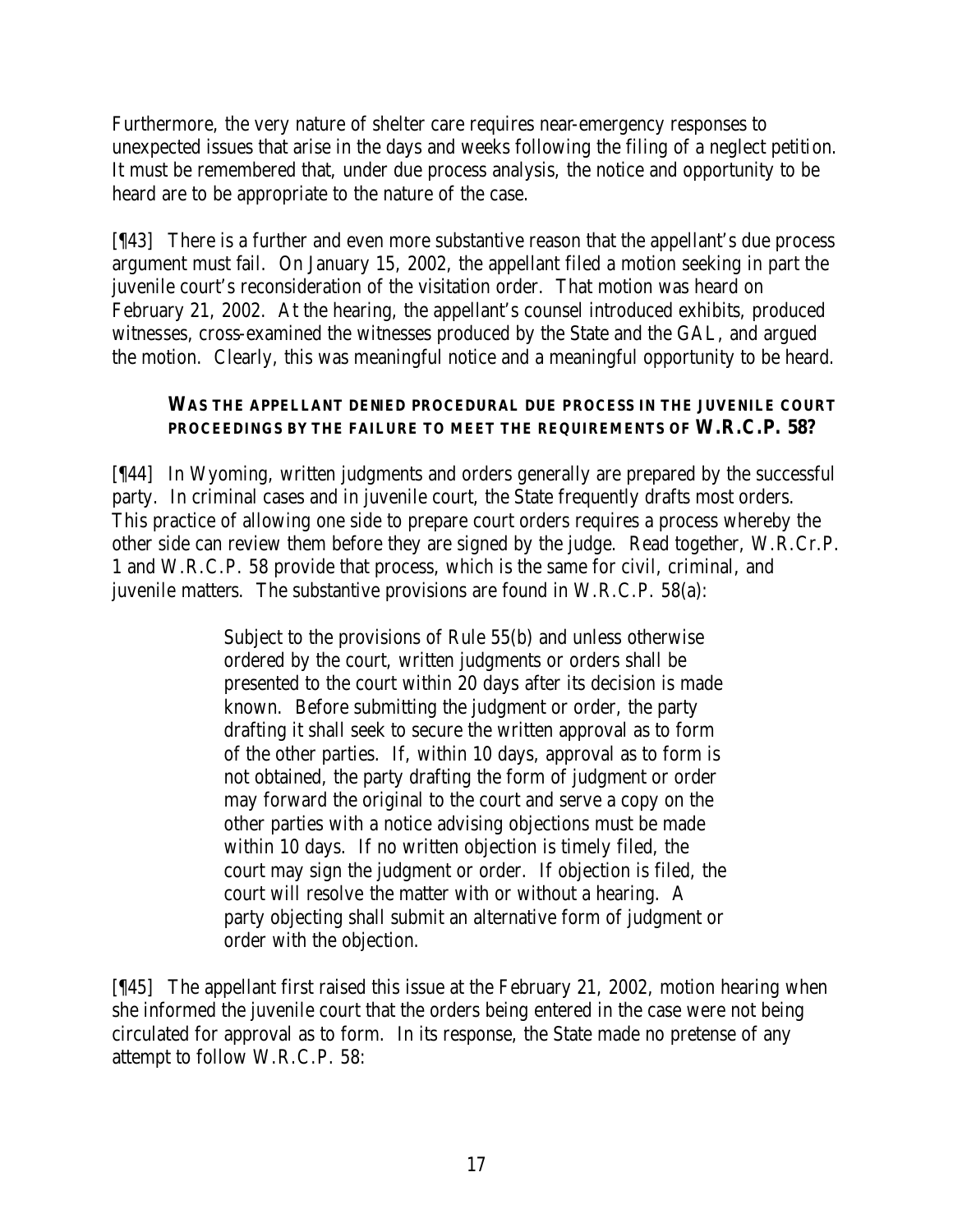[ASSISTANT DISTRICT ATTORNEY]: Your Honor, as the Court is well aware both from our work in juvenile cases and our work in adult cases, the district attorney's office has a huge number of orders that it prepares. It would be absolutely unwielding [*sic*] for us to contact each and every defense attorney and hold those orders both from your signature and from [filing] with the court until each attorney made it into our office.

It is the standard practice of our office to have the orders prepared within 48 to 72 hours. We do, generally, hold them for approximately five business days after. If the attorneys have not presented themselves to review and sign the orders, they are submitted to the Court unsigned.

[¶46] In resolving this dispute, the juvenile court also made no effort to see that W.R.C.P. 58 was followed:

THE COURT: Okay.

Well, you're on notice that if you want to review orders before they're submitted, you have five days after the district attorney's office prepares them, at which time you will go to the office and look at them and register objections, or sign off on the order. It seems to me a reasonable period of time, is a pretty standard practice, and we'll just have to proceed on that basis in this case.

Could you have someone call [the appellant's counsel] and advise her when an order's ready?

[¶47] The related questions that this issue *should* raise are (1) whether W.R.C.P. 58(a) is mandatory, and (2) if so, what is the effect of a failure to abide by the rule? It would be helpful to consider whether the Wyoming Rules of Civil Procedure, generally, are mandatory,<sup>13</sup> whether use of the word "shall" makes the specific provisions of W.R.C.P. 58(a) mandatory,<sup>14</sup> and why W.R.C.P. 58 differs from its federal counterpart.<sup>15</sup> Likewise,

<sup>13</sup> *See, for example, Loghry v. Loghry,* 920 P.2d 664, 668 (Wyo. 1996); *Sandstrom v. Sandstrom,* 884 P.2d 968, 971 (Wyo. 1994); *Matter of the Estate of Obra,* 749 P.2d 272, 275 (Wyo. 1988); and *Larsen v. Roberts,* 676 P.2d 1046, 1048 (Wyo. 1984).

<sup>14</sup> *See, for example, In re LePage,* 2001 WY 26, ¶ 11, 18 P.3d 1177, 1180 (Wyo. 2001); *State By and Through Dept. of Family Services v. Jennings,* 818 P.2d 1149, 1150 (Wyo. 1991); and *Mayland v. State,*  568 P.2d 897, 899 (Wyo. 1977). It is possible for "shall" to be directory, rather than mandatory. *Wyoming*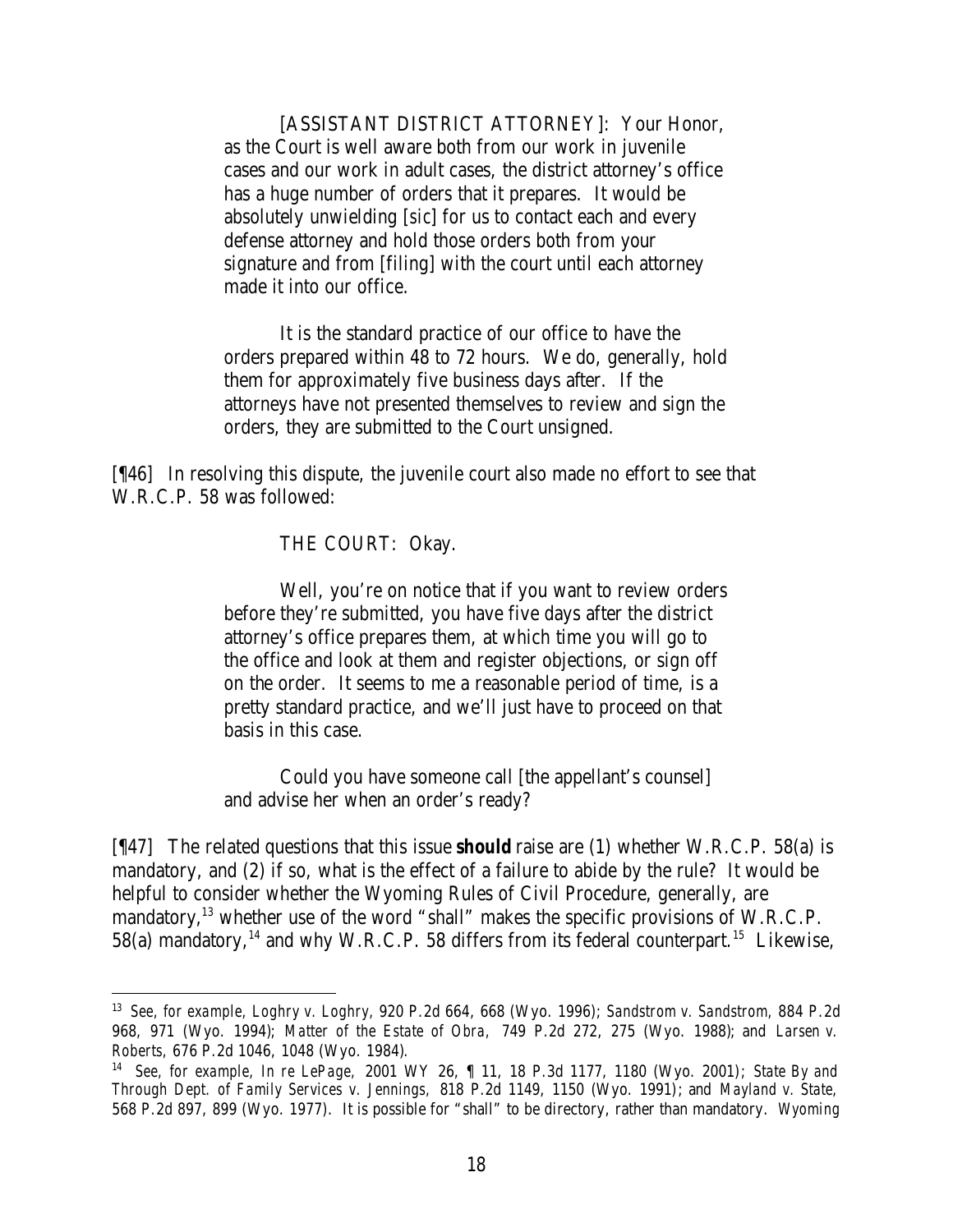does the excepting phrase, "unless otherwise ordered by the court," apply to all the requirements of subsection (a), or just to the twenty-day presentment deadline contained in the first sentence?

[¶48] These are pertinent questions, but the appellant has not raised them nor has she made any effort to answer them. In fact, the appellant does not cite to a single case or other authority in support of her W.R.C.P. 58(a) argument.<sup>16</sup> Where a party fails to present cogent argument supported by pertinent authority, we will not consider the matter. *In re KD,* 2001 WY 61, ¶ 8, 26 P.3d 1035, 1036 (Wyo. 2001); *Small v. Convenience Plus Partners, Ltd.,* 6 P.3d 1254, 1256 (Wyo. 2000). The appellant hints in her appellate brief that she was prejudiced because the first order in the case did not coincide with the record from that hearing, but she fails even to suggest what that prejudice was. Similarly, she complains that her attorney was not contacted to approve later orders as to form, but she makes no effort to ascribe to this failure any particular errors in fact in such orders. Nothing has been provided to this Court that would justify reversing the juvenile court on this issue.

<sup>16</sup> The appellant's argument on this issue is simply a continuation of her diatribe against the juvenile court:

Mother's counsel remembers ten or more years ago when opposing counsel were routinely called when *Orders* were completed by the District Attorney's office so that review and signature could be made. When the practice of the District Attorney's office changed is unknown, but it should not have been changed.

How is anyone; i.e., local counsel, pro se litigants, out of town counsel, new counsel or the public apprised of the District Attorney's local "rule of practice" which supercedes the Wyoming Rules of Civil Procedure? Wyoming Court Rules Annotated are circulated to all practicing Wyoming attorneys, are found in law libraries all over the state and readily accessible to the public. Is it any wonder out-of-county attorneys express their incredulousness about the way justice is administered in Laramie County, Wyoming District Court and their distain therefore? There are too many nuances and pitfalls which deprive parties of their rights. It allows "those-in-the-know" who know the "unwritten" rules of practice to run roughshod over the unsuspecting, the naïve and the not-so-naïve.

 *State Treasurer v. City of Casper,* 551 P.2d 687, 699 (Wyo. 1976). For instance, "shall" may be directory where there is no stated "penalty" for a violation. *In re Lambert,* 53 Wyo. 241, 80 P.2d 425, 428 (1938). 15 *See,* Charles Alan Wright, Arthur R. Miller and Mary Kay Kane, 11 *Federal Practice and Procedure* §§ 2781 and 2786 (2d ed. 1995).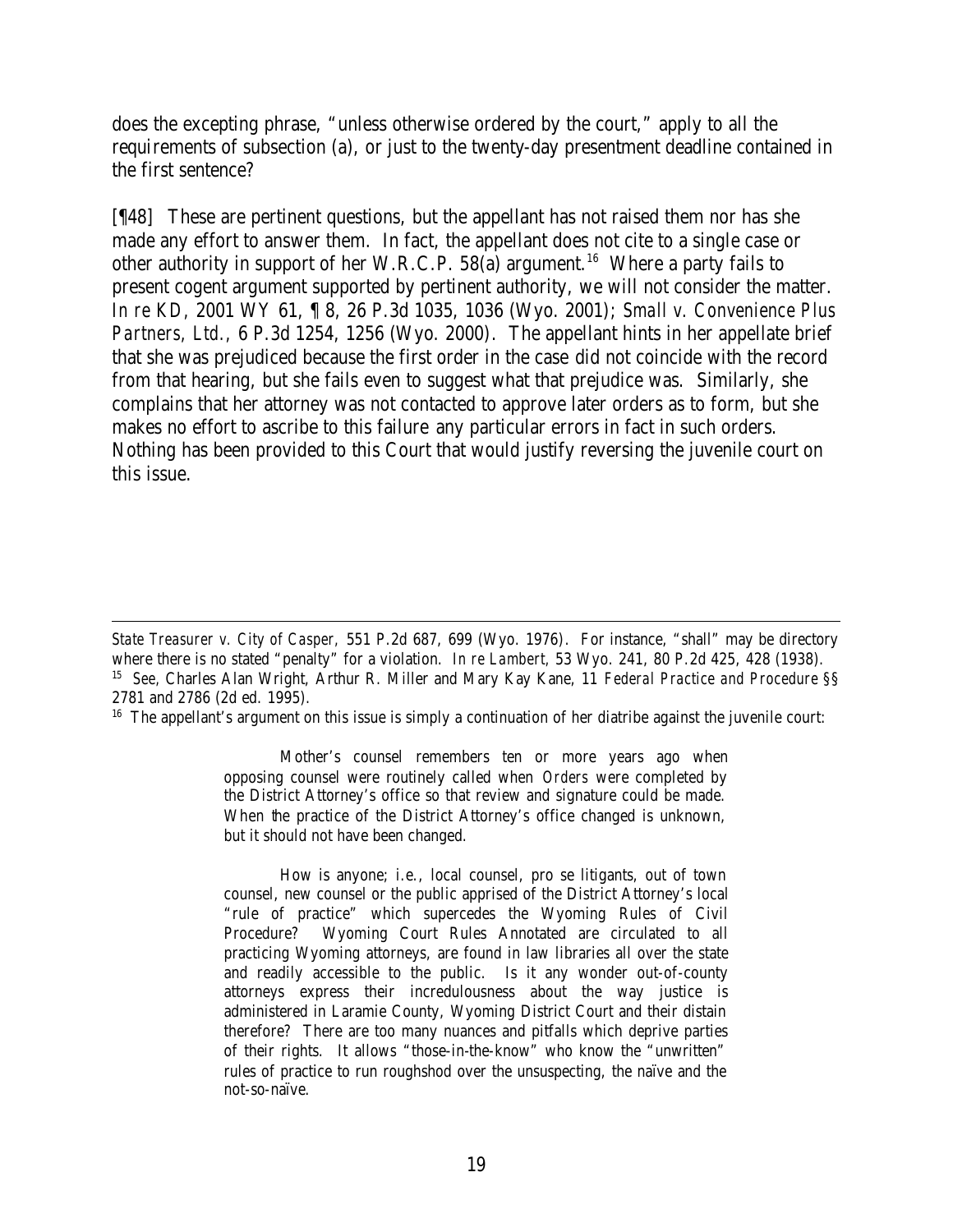### **WAS THE APPELLANT DENIED PROCEDURAL DUE PROCESS IN THE JUVENILE COURT PROCEEDINGS BY THE ARBITRARY DENIAL OF MOTIONS FOR CONTINUANCE WHEN RULE REQUIREMENTS HAVE BEEN MET?**

[¶49] On April 5, 2002, the GAL filed a document entitled Motion for Consideration to Allow the Minors to Participate in Athletic Activities and Request for Hearing. Despite the breadth of its title, it is clear from the body of the motion and from the hearing transcript that the sole purpose of the motion was to obtain the juvenile court's approval of the oldest child's participation in a school swimming program. An order setting the motion for hearing on April 11, 2002, was hand delivered to the appellant's counsel on April 9, 2002. The next day, the appellant's counsel filed a motion seeking continuance of the hearing because counsel would be unavailable due to a previously scheduled deposition.

[¶50] The hearing was held as scheduled. Substitute counsel again sought a continuance, citing regular counsel's absence due to the deposition and the appellant's absence due to her work schedule.<sup>17</sup> The oral motion for continuance was denied, substitute counsel called no witnesses and made no arguments, and the GAL's motion was granted.

[¶51] The appellant presents three arguments to this Court in support of her contention that it was error for the juvenile court to deny the continuance: (1) W.R.C.P. 6(c) and (d) require that motions shall be served at least thirteen days before the hearing;<sup>18</sup> (2) Rule 201 of the Uniform Rules of the District Courts (URDC) provides that "[c]ontinuances will be granted only for good cause shown"; and (3) the GAL misrepresented to the juvenile court the facts as to the appellant's objections to her daughter's participation in swimming. Finally, the appellant contends that it was arbitrary and capricious for the juvenile court to rely on the statements and recommendations of the GAL at the hearing.

[¶52] "The granting of a continuance is a matter for the discretion of the trial court and its ruling will not be disturbed on appeal without a clear abuse of that discretion." *In Interest of MFB,* 860 P.2d at 1149; *see also Jones,* 903 P.2d at 547.

> "'Judicial discretion is a composite of many things, among which are conclusions drawn from objective criteria; it means a sound judgment exercised with regard to what is right under the circumstances and without doing so arbitrarily or capriciously. *Byerly v. Madsen,* 41 Wash.App. 495, 704 P.2d 1236 (1985).'"

<sup>&</sup>lt;sup>17</sup> In her appellate brief, the appellant states that she filed an amended motion for continuance on the day of the hearing, alleging these and additional grounds. However, no such amended motion is contained in the record on appeal.

<sup>&</sup>lt;sup>18</sup> The appellant argues for thirteen days, rather than ten, because she claims the GAL's motion was served upon her court mailbox, not upon her personally.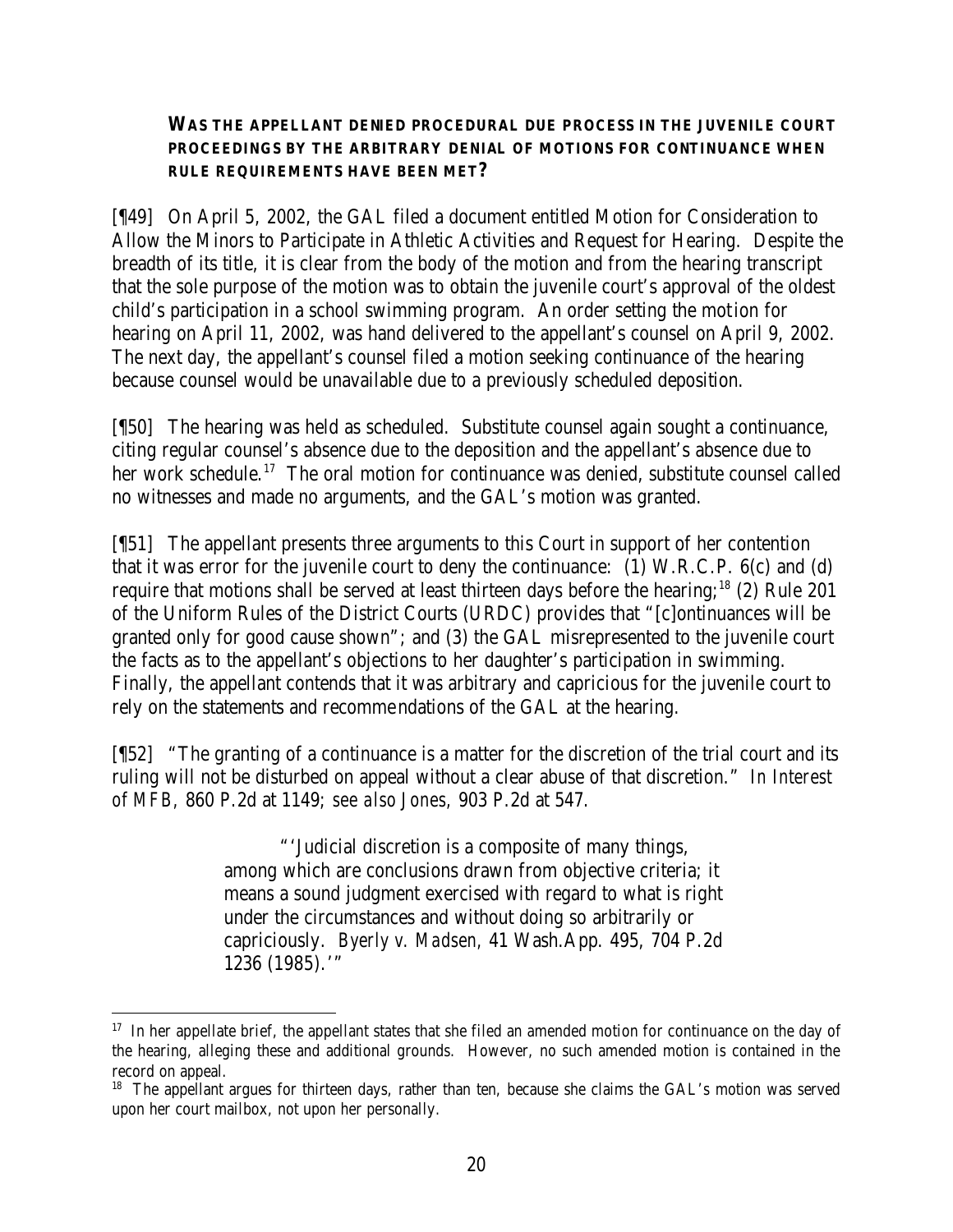*In re Board of County Com'rs, Sublette County,* 2001 WY 91, ¶ 11, 33 P.3d 107, 112 (Wyo. 2001) (*quoting Vaughn v. State,* 962 P.2d 149, 151 (Wyo. 1998)). "An abuse of discretion occurs when the trial court could not reasonably conclude as it did." *In re Board of County Com'rs, Sublette County,* 2001 WY 91, ¶ 11, 33 P.3d at 112*.* "There is a heavy burden placed upon an appellant to show such abuse." *Id.*

[¶53] In another context, that being review of administrative agency action, we have said that the determination of whether that action was arbitrary, capricious, or an abuse of discretion requires this Court to look to whether the agency's decision is based on a consideration of relevant factors and whether it is rational. *Taylor v. Wyoming Bd. of Medicine,* 930 P.2d 973, 975 (Wyo. 1997). Were we to apply that standard in the instant case, we would be inclined to conclude that the juvenile court did not consider relevant factors in denying the appellant's motion for a continuance.<sup>19</sup> However, at the risk of redundancy, we will point out that, as with other issues, the appellant has not identified the appropriate standard of review for this issue, and she has cited no authority, other than W.R.C.P. 6 and U.R.D.C. 202, themselves, in support of her position. Furthermore, she has not even claimed, no less identified, any harm or prejudice that resulted from denial of the continuance. As a result of the hearing, the children were allowed to participate in their schools' swimming programs. There is no evidence in the record, nor does the appellant argue, that this caused her any hardship, financial or otherwise, or created any risk or harm to the children. We do not even know if the children actually took up swimming. As with other issues, the appellant has failed to support her contentions with cogent legal argument based on pertinent authority, and she has shown no prejudice.

## **DID THE JUVENILE COURT ERR IN FINDING NEGLECT UNDER WYO. STAT. ANN. § 14-3-402(A)(XII)(A) (LEXISNEXIS 2003)?**

[ $[54]$  Contrary to the dictates of W.R.A.P. 7.01(f)(2), the appellant's appellate brief does not contain "a concise statement of the applicable standard of review" as to this issue. As part of the "Conclusion" section of her appellate brief, the appellant does define the term "abuse of discretion." It appears that she may have intended to argue that this standard governs all the issues of the case. We perceive, as did DFS in its appellate brief, that this issue actually presents a question as to the sufficiency of the evidence.

> In reviewing a record for sufficient evidence to sustain a finding of neglect, we:

<sup>&</sup>lt;sup>19</sup> Both the appellant and her attorney appeared to have good reasons for requesting the continuance, and two days' notice is so short as to call into question the due process concept of meaningful notice and a meaningful opportunity to be heard.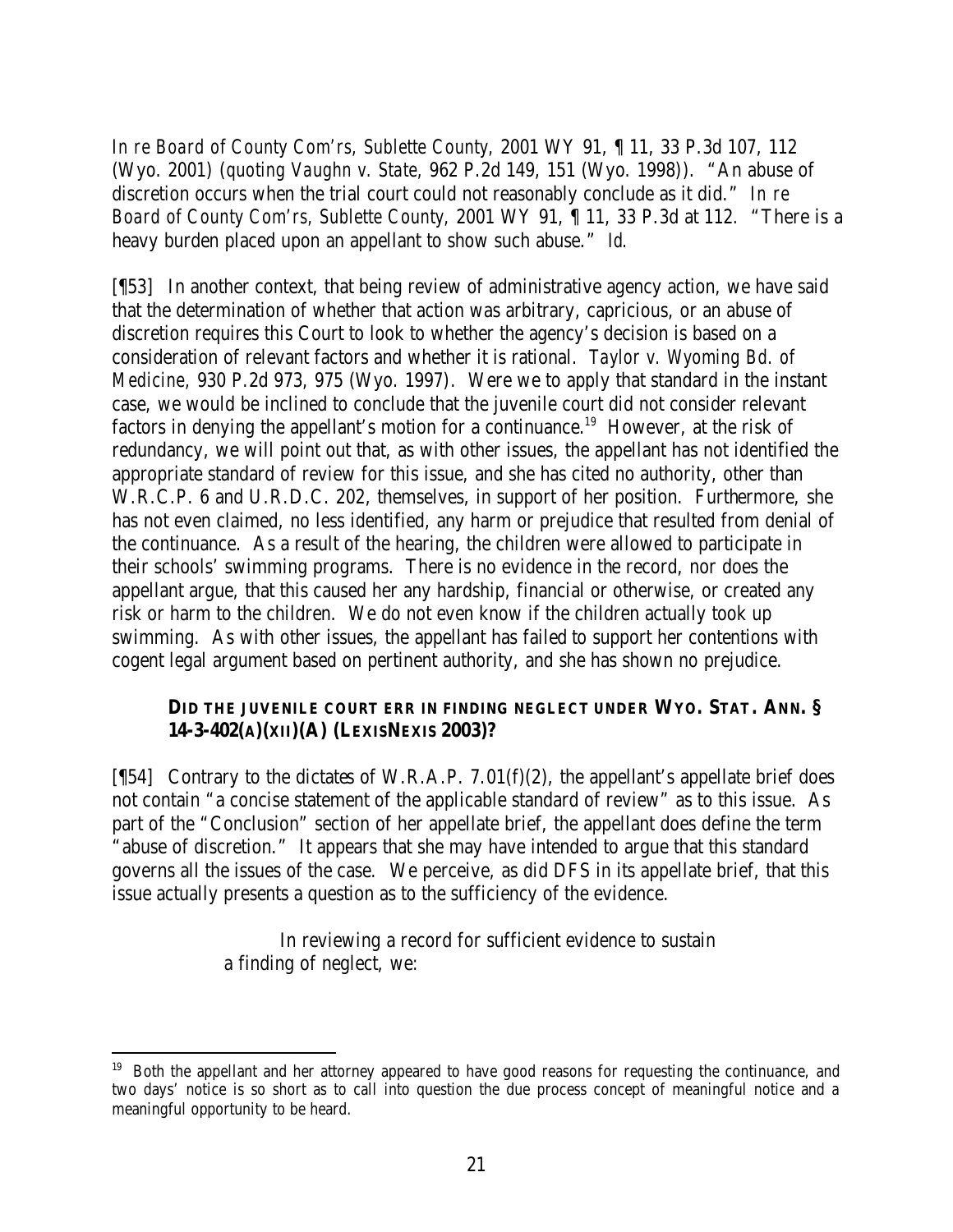"1. Give considerable deference to the trial court's determination because it has the advantage to judge the demeanor and intelligence of the witnesses;

2. Examine the evidence in the light most favorable to appellee and resolve all conflicts in evidence for appellee;

3. Assume as true the evidence in appellee's favor, disregard entirely appellant's evidence in conflict with appellee's evidence, and give to appellee's evidence every favorable inference that may fairly be drawn."

*MP v. State in Interest of CP,* 965 P.2d 1155, 1157 (Wyo. 1998) (*quoting In Interest of N.M.*, 794 P.2d 564, 565 (Wyo. 1990) and *Matter of RJP*, 761 P.2d 1000, 1002 (Wyo. 1988)). The State had to prove neglect by a preponderance of the evidence, which means that it had to prove it was more likely than not that neglect occurred. *Id.*

[¶55] The neglect petition in the instant case was based on Wyo. Stat. Ann. § 14-3-  $402(a)(xii)(A)$ , which defines "neglected child" as a child "[w]hose custodian has failed or refused to provide adequate care, maintenance, supervision, education or medical, surgical or any other care necessary for the child's well being[.]" The petition alleged not only the events of December 2, 2001, but also that the appellant had a severe alcohol and drug problem, that the children were afraid to go home, and that DDH was extremely despondent and had recently threatened suicide.

[¶56] Nine witnesses testified during the two-day adjudicatory hearing: three called by the State, five called by the appellant, and one called by the GAL. The juvenile court entered its Findings of Fact and Conclusions of Law on June 11, 2002. The juvenile court's findings covered both the events of December 2, 2001, and the inter-family relationships and problems. Based on those findings, the juvenile court concluded that the children were neglected under the statutory definition.

[¶57] In her appellate brief, the appellant contends that the family's difficulties had been caused by the intrusive meddling of her parents and CW, that the children are well-behaved and well-mannered, that neither the appellant nor the children have been in trouble with the law, and that the juvenile court's comments during the hearing suggest that it believed the appellant was charged with psychological and emotional abuse of the children. She also complains that her proposed expert witness was not allowed to testify as to the effect of her father's interference.<sup>20</sup>

 $20$  The appellant has not raised as a separate issue the juvenile court's W.R.E. 702 ruling, and she has not presented argument or authority on that ruling.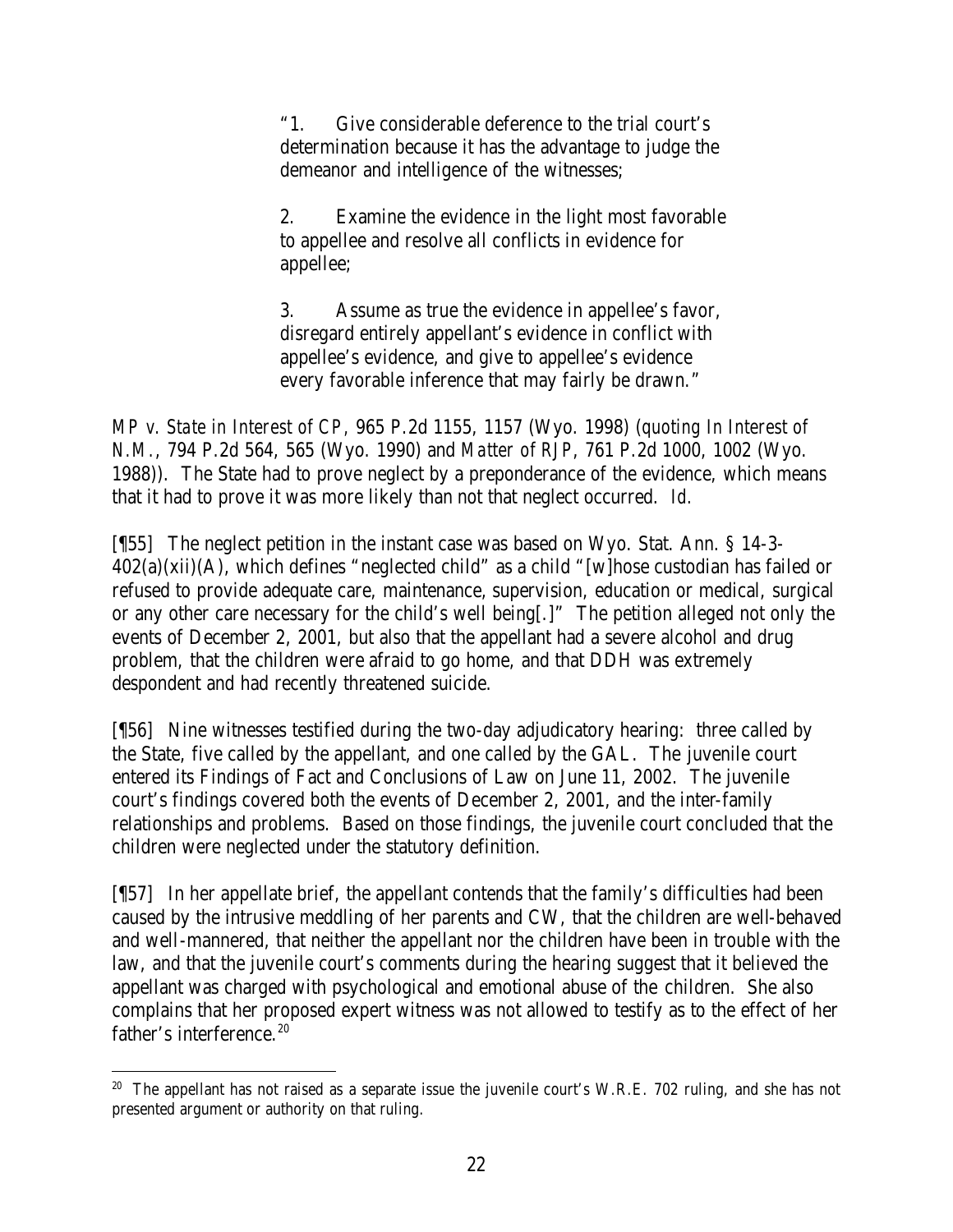[¶58] The appellant's approach to this issue is contrary to our standard of review. We do not review the record to determine whether there is evidence to support the appellant's position. Rather, as outlined above, we disregard the appellant's evidence and assume the appellee's evidence is true. Consequently, the appellant's recitation of the evidence she believes establishes the "manipulation and subversiveness" of her father is of no avail. The question is whether the evidence, examined in the light most favorable to the State, and with conflicts therein resolved in favor of the State, leads to the conclusion that, more likely than not, the children were neglected.

[¶59] When we apply the proper standard, we find sufficient evidence of neglect. The transcript is replete with testimony that could have been relied upon by the juvenile court in reaching its conclusion. DDH could not locate the appellant at home, so she called the VFW bar, having memorized the telephone number from frequent calls there. The appellant and her boyfriend went to the VFW bar and consumed alcohol nearly every night. DDH, her grandfather, and two police officers were of the opinion that the appellant was drunk when contacted at the VFW and later at her home. The appellant admitted she had consumed five beers and a shot of tequila. The appellant's boyfriend threatened her father with physical violence. The appellant's boyfriend had threatened the children with physical violence and called them inappropriate things, such as "slut, whore, bitch, retard, stupid, dumb, moron." Although the children were usually locked in the basement at such times, DDH had witnessed the appellant and a previous boyfriend using controlled substances—a white powder that they "sniffed"—on more than one occasion. The appellant and her boyfriend would "grope each other" in front of the children. The appellant's conduct led to family arguments and fighting. DDH recently had attempted, or at least threatened, suicide.

[¶60] It simply cannot be that this testimony, if believed by the juvenile court, was insufficient to establish that neglect had occurred. Almost by definition, these circumstances constitute the failure or refusal to provide the adequate care, maintenance, and supervision necessary for the children's well being.

## **IS THE JUVENILE COURT'S ORDER FOR TRANSFER OF PHYSICAL PLACEMENT UPON MOTION HEARING AN APPEALABLE ORDER?**

[¶61] This Court reviews judgments and "appealable orders" of the district courts. W.R.A.P. 1.04(a). For purposes of this case, an order affecting a substantial right in a special proceeding is an appealable order. W.R.A.P. 1.05(b). Proceedings in juvenile court are special proceedings and both adjudication and disposition affect substantial rights. *In Interest of MFB,* 860 P.2d at 1147; *State in Interest of C,* 638 P.2d 165, 168-70 (Wyo. 1981).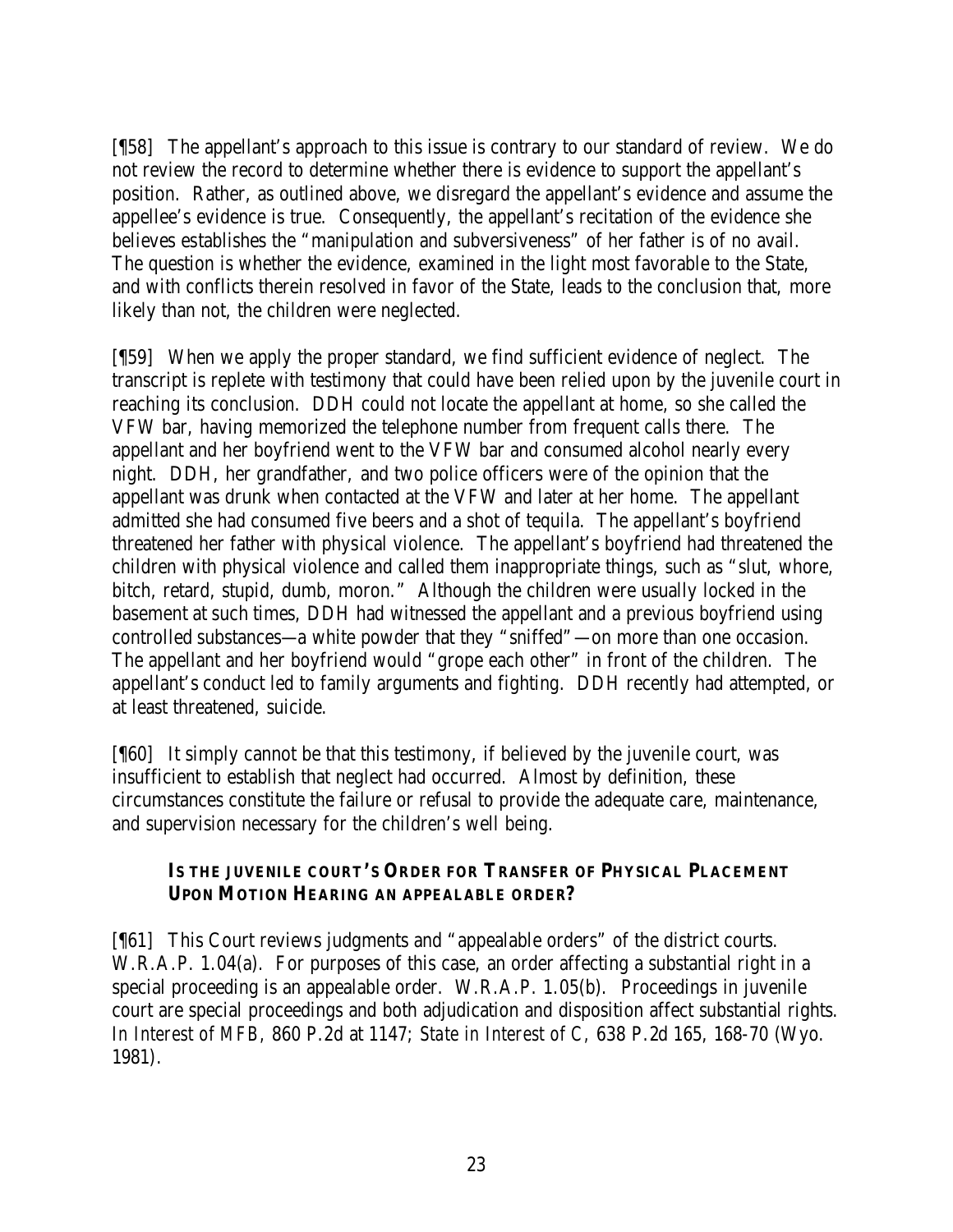[¶62] The State's contention in the instant case is that the July 3, 2002, order was simply an interlocutory placement order pending disposition, and it is therefore not appealable. The State points to an Order Setting Further Disposition filed October 1, 2002, as proof that disposition had not yet occurred when the July 3, 2002, order was entered. We do not agree with the State's interpretation of the documents in the record. While the October 1, 2002, setting order may be the first record use of the word "disposition," it is noteworthy that the order actually refers to "further disposition," an obvious implication that initial disposition has occurred. Furthermore, the October 1, 2002, setting order was filed after the appeal was taken, which raises the question of whether it should be considered. Beyond that, however, is the fact that the July 3, 2002, order goes far beyond temporary placement pending disposition. For instance, it includes the following language:

> **IT IS FURTHER ORDERED** that the Laramie County Field Office of the Wyoming Department of Family Services shall monitor the provisions of services in accordance with a continuing case plan of working towards family reunification.

> **IT IS FURTHER ORDERED** that the Laramie County Field Office of the Wyoming Department of Family Services shall provide the Court with reports of the parent's progress and behavior not less than every three (3) months and shall make such recommendation for further disposition as indicated.

> **IT IS FURTHER ORDERED** that no later than six (6) months from entry of this Order that the Laramie County Field Office of the Wyoming Department of Family Services shall advise this Court if the plan for working toward family reunification has not been achieved, at which time this Court shall set a hearing in this matter.

[¶63] Wyo. Stat. Ann. § 14-3-402(a)(i) defines "adjudication" as "a finding by the court or the jury, incorporated in a decree, as to the truth of the facts alleged in the petition[.]" The document entitled Findings of Fact and Conclusions of Law filed June 11, 2002, specifically referred to this definition and included a specific finding that "[t]he Court finds that the facts alleged in the petition are true." The juvenile court's intent seems to have been that the Findings of Fact and Conclusions of Law would act as a decree of adjudication. Clearly, Wyo. Stat. Ann. § 14-3-402(a)(i) contemplates a separate decree. In addition, Wyo. Stat. Ann. § 14-3-426(c) requires entry of a decree:

> If after an adjudicatory hearing or a valid admission or confession the court or jury finds that a child is neglected, it shall enter a decree to that effect stating the jurisdictional facts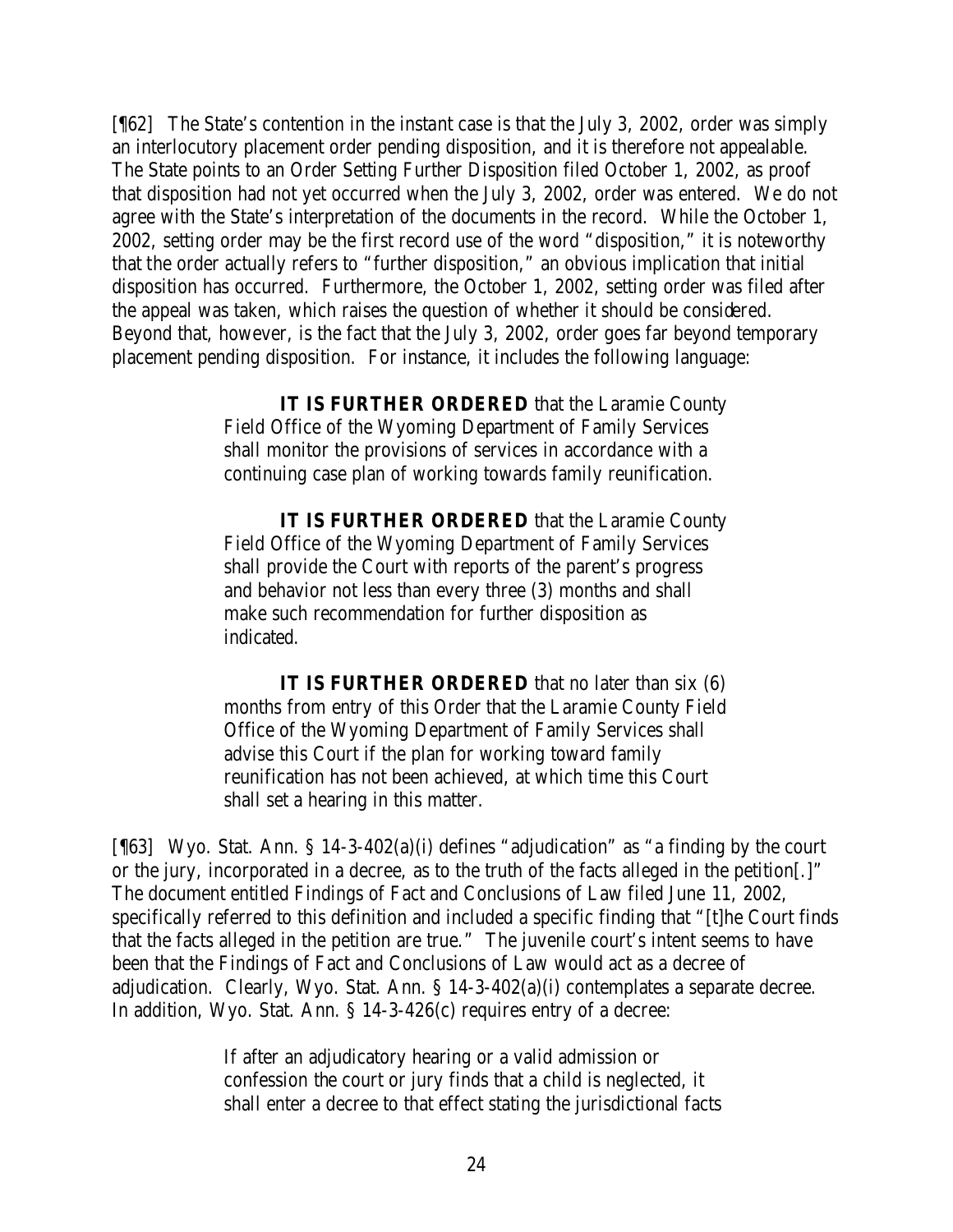upon which the decree is based. It may then proceed immediately or at a postponed hearing within sixty (60) days to make proper disposition of the child.

[¶64] The absence of a decree in this case is troublesome, but it has not directly been raised as an issue. Similarly, the July 3, 2002, order does not appear to meet the statutory qualifications for a disposition order, but that also has not been addressed. *See* Wyo. Stat. Ann. § 14-3-429 (LexisNexis 2003). We have treated both the June 11, 2002, Findings of Fact and Conclusions of Law and the July 3, 2002, Order for Transfer of Physical Placement Upon Motion Hearing as appealable orders because they had the effect of an adjudicatory decree and a dispositional order, and they affected the appellant's substantial rights.

## **DID THE JUVENILE COURT ERR IN ALLOWING THE CHILDREN TO HAVE VISITATION WITH THEIR GRANDPARE NTS AND AUNT?**

[¶65] Some of the procedural history of this case requires repeating in order to place this issue in context. The children were placed in shelter care on December 2, 2001. A neglect petition was filed two days later. At the initial hearing on the petition, the juvenile court granted the GAL's oral motion to allow the children to visit with their grandparents and aunt. Soon thereafter, the appellant filed a motion, one part of which requested reconsideration of the visitation order. That motion was denied after a hearing. Several months later, after the adjudicatory hearing, the GAL filed a motion to change the children's foster placement to the home of the aunt, CW. That motion was granted over the appellant's objection, by an order dated July 3, 2002.

[¶66] The appellant's Notice of Appeal stated that appeal was being taken from the order finding neglect and from the July 3, 2002, order mentioned above. The challenged visitation was authorized first when the juvenile court granted the GAL's oral motion at the initial hearing, it was authorized again when the juvenile court denied reconsideration of that decision, and it was authorized a third time as part of the July 3, 2002, order changing placement. The appellant's appellate brief relies heavily on testimony from the May 2002 adjudicatory hearing in arguing against visitation. In its appellate brief, the State does not discuss this issue.

[¶67] As is consistent with the rest of the appellant's brief, the section dealing with this issue contains neither a statement as to the standard of review nor citation to pertinent legal authority. We assume, because of the general reference to "abuse of discretion" in the conclusion section of the appellant's appellate brief, that it is her position that such is the standard of review for all the issues of the case. Without cogent argument provided by counsel, we are not inclined to venture on our own into determining whether that is the appropriate standard of review for this issue or whether review should be for sufficiency of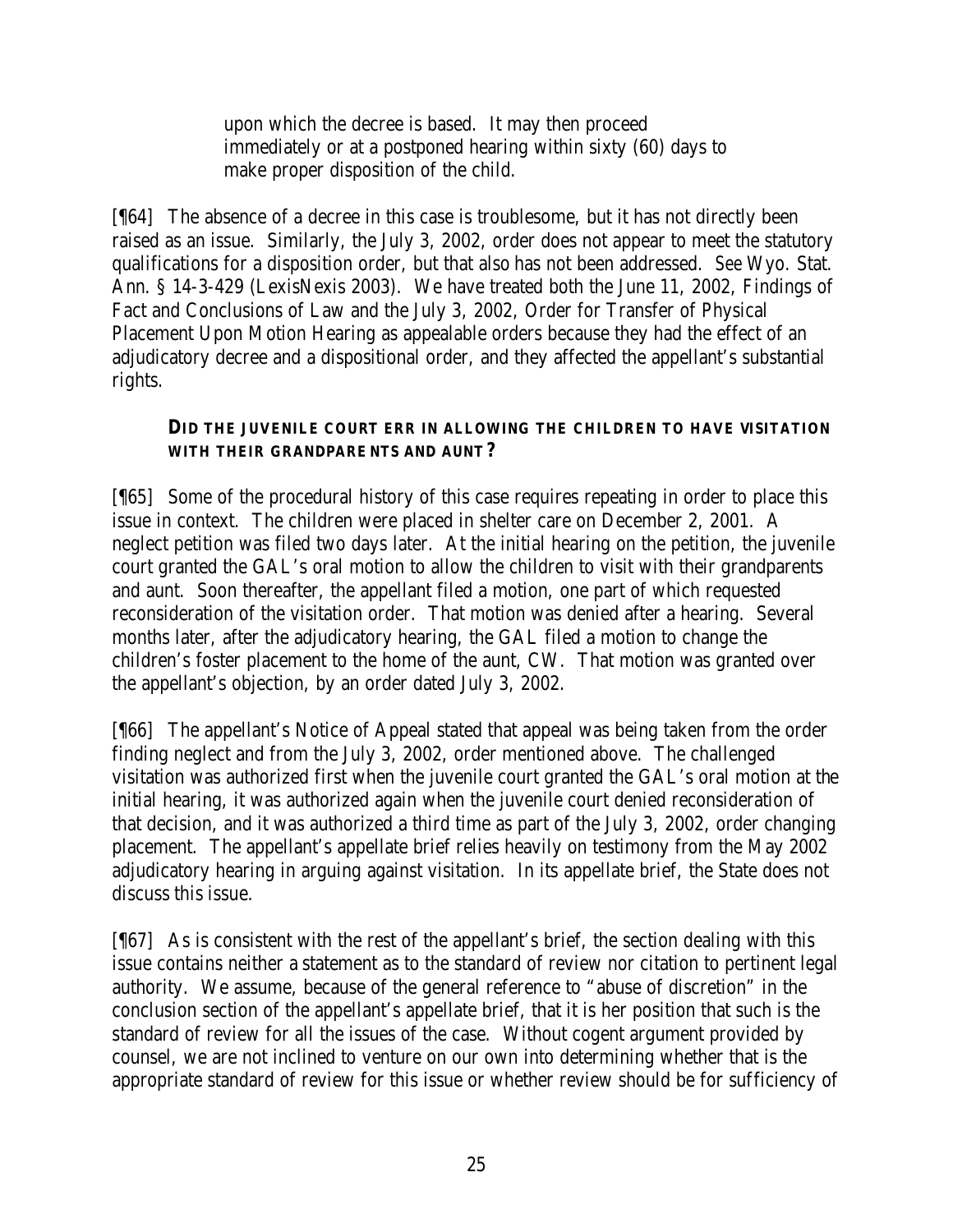the evidence.<sup>21</sup> The best that can be said for the appellant's argument in this appeal is that, despite the juvenile court's repeated rulings, the appellant continues to believe that visitation between the children and their grandparents is a bad idea. Even if we agreed, we cannot substitute our judgment for that of the juvenile court.

[¶68] More than once, the juvenile court heard testimony and argument about the interfamily relationships, and it made specific findings as to the grandparents' historic role in the children's lives. Although the appellant certainly produced evidence that the grandparents and aunt did, indeed, meddle in the appellant's family affairs, it cannot be said that the great weight of the evidence was to that effect. There was considerable evidence supporting the juvenile court's conclusion that the children benefited from their association with their grandparents. Whether measured under an abuse of discretion standard, or as a question of sufficiency of the evidence, the appellant has not shown that the decision of the juvenile court was in error.

## **CONCLUSION**

[¶69] On all issues raised in this appeal, the appellant has either failed to show that the juvenile court erred in the particular manner alleged, or has failed to show that she was prejudiced by any such error, or both. The record contains sufficient evidence to sustain the juvenile court's conclusion that the children were neglected under the statutory definition. Further, the record reveals that the juvenile court did not act arbitrarily or capriciously in granting visitation between the children and their grandparents and aunt. To the contrary, the juvenile court heard the matter thoroughly and repeatedly, and there was sufficient evidence in the record to sustain its visitation decisions.

[¶70] We affirm.

  $21$  The thought arises that the standard could be different, even as to the issue of visitation, depending upon the circumstances of the decision. Do we review a pretrial visitation decision that is part of temporary shelter care in the same manner that we review a visitation decision that is part of an adjudicatory order? Is the former decision even reviewable; that is, is it an appealable order? Questions such as this are neither asked nor answered in the parties' appellate briefs.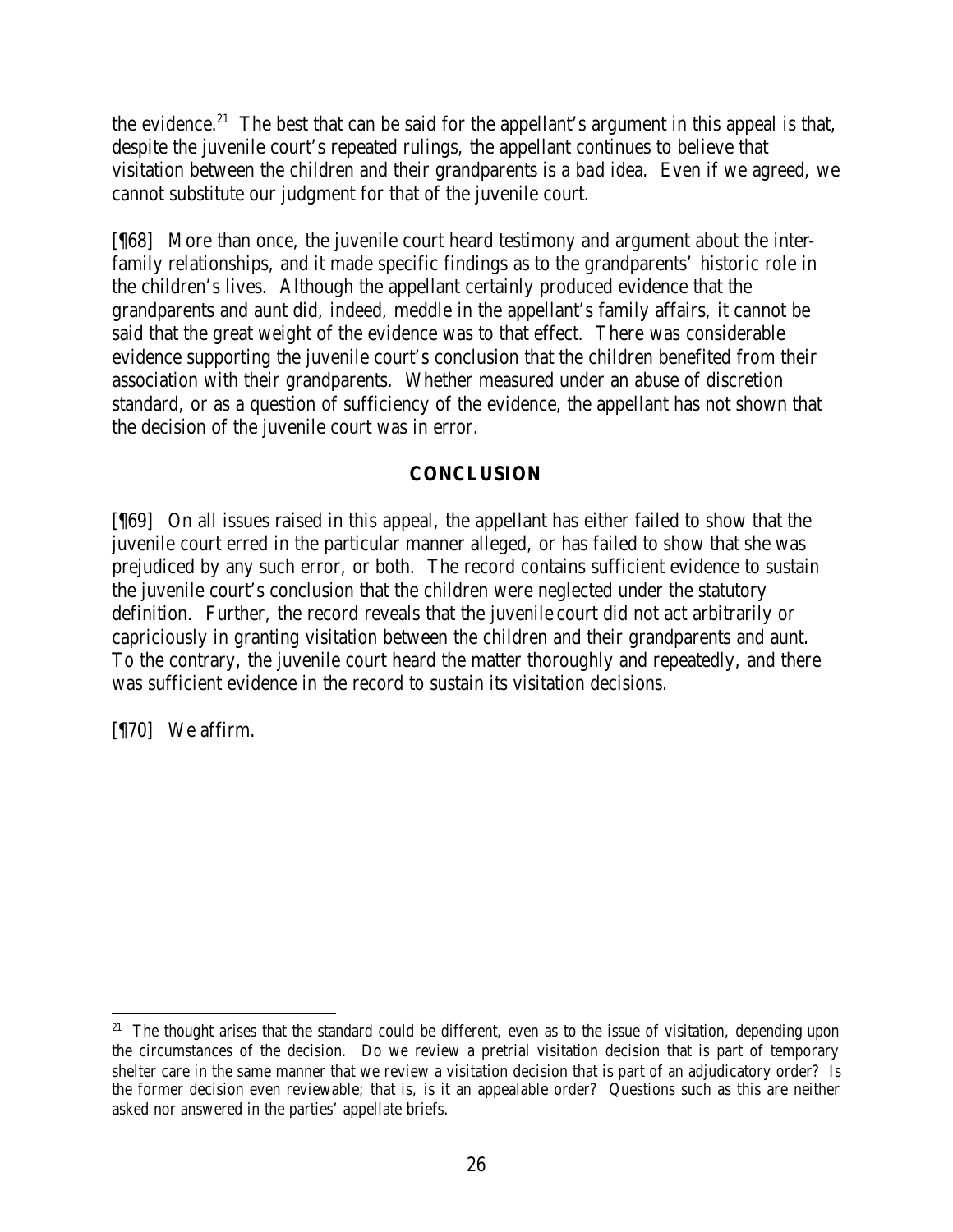**GOLDEN**, Justice, dissenting, in which **HILL, Chief Justice,** joins.

[¶71] I respectfully dissent. I do not believe that leaving one's children with their grandparents, being intoxicated to an unknown degree on one occasion, or being uncooperative with law enforcement legally constitutes neglect. I also believe many serious mistakes were made during the course of the proceedings below that deserve comment and that such comment is a proper use of this Court's supervisory authority over juvenile courts. Wyo. Const. Art. 5, § 2 ("The supreme court shall have general appellate jurisdiction, co-extensive with the state, in both civil and criminal causes, and shall have a general superintending control over all inferior courts, under such rules and regulations as may be prescribed by law.").

[¶72] I preface my remarks by stating that I am approaching this case from both broad and narrow perspectives. The narrow perspective involves analyzing the facts of this particular case. There is no doubt this family has serious problems, and the children should not be returned to Mother without careful, individualized review. After all, the overriding goal of a proceeding under the Child Protection Act is to protect children. A finding that the allegations in the petition do not constitute legally cognizable neglect in no way prevents the state from either amending its petition in this case or filing a new petition, as may be appropriate.

[¶73] The broad perspective involves analyzing this case within the context of the Child Protection Act. The Child Protection Act requires balance between protecting children and timely establishing a permanent living arrangement for the children. With exceptions, the general goal in a child protection proceeding is either family reunification or termination of parental rights, freeing the children for adoption. This balance serves the best interest of all children. Unfortunately, this balance has not been achieved in this proceeding.

[¶74] I agree that neither brief provides much guidance to this Court. Mother's brief is a general diatribe upon the juvenile court process. While this does not help this Court resolve the current situation, it does reveal a seriously dysfunctional juvenile court system. Certainly the safety of the children is the primary concern, but the ultimate goal of the juvenile system is to maintain the family unit whenever safely and reasonably possible. In this case, the record discloses that no efforts were made to reunify this mother with her three children before adjudication.

[¶75] Physical custody and adjudication of neglect are two distinct aspects of a juvenile court action. With regard to physical custody, the Child Protection Act very clearly requires reasonable efforts to maintain children in their home and reasonable efforts to reunify the family if the children must be removed from the home. At the informal shelter care hearing, the juvenile court made a finding in its order that the state was complying with these reasonable efforts requirements. A review of the transcript from that hearing, however, reveals that the issue of reasonable efforts was never discussed. The findings,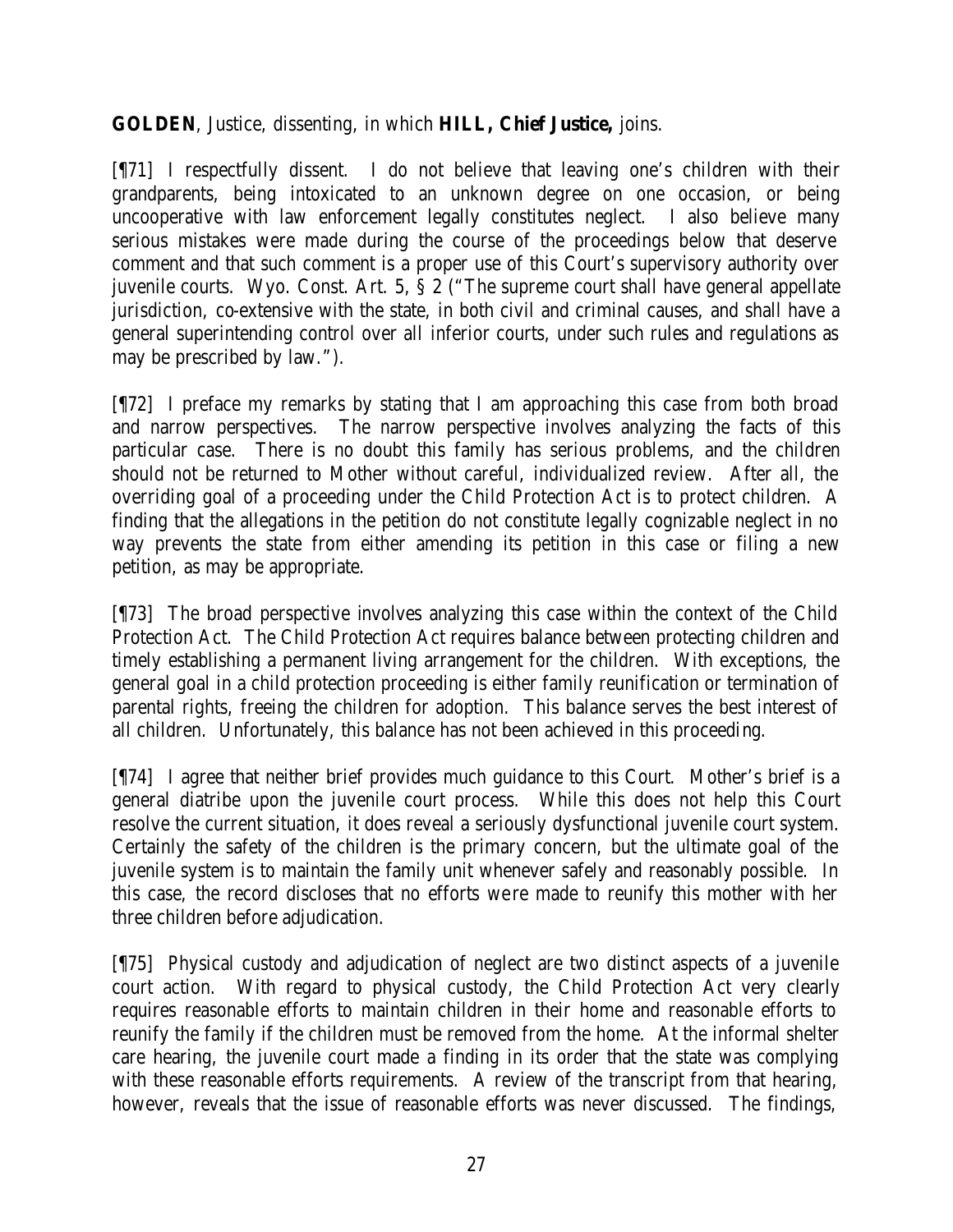therefore, are completely unsupported by the evidence. Indeed, a review of the entire record reveals that no reasonable efforts to reunify this family were ever implemented before adjudication.

[¶76] The statutory reasonable efforts requirement begins immediately upon the removal of a child from the home. The heart of reasonable efforts to reunify a family is a case plan, created with the cooperation and consultation of family members, DFS and an MDT. Although the juvenile court timely ordered an MDT to convene, no MDT was ever appointed or convened. More disturbingly, there is no indication that a case plan was ever created and adopted. Child specific case plans provide the juvenile court with a means to determine the appropriate goals for the family and gauge the progress of the family in achieving these goals, with reunification being the required result when safely and reasonably possible. Without a case plan and constant evaluation thereof, there are no concrete criteria by which a parent's behavior and progress can be measured. Ultimately, the lack of a case plan results in there being no means by which a parent can regain custody of his or her children. This result flies in the face of the constitutional dimension of the right to familial association and the language of the Child Protection Act.

[¶77] The state justified the absence of an MDT by stating that the convening of an MDT is not appropriate before adjudication. The essence of the argument presented by the state is that convening an MDT (and thereby effectuating case planning) is potentially a wasted effort if the parent is denying all allegations. As mentioned above, adjudication and custody are two distinct aspects of a juvenile court proceeding. The Child Protection Act clearly contemplates that attempts to reunify the family must begin immediately. Wyo. Stat. Ann. § 14-3-427 (LexisNexis 2003) contemplates an MDT being appointed as soon as possible after a petition is filed. The MDT is specifically required to review each child's individual situation for the purpose of making case planning recommendations. § 14-3-427(e). The parent's denial of the allegations is simply a factor to be weighed in determining appropriate case plan options. The statute specifically provides that the recommendations of the MDT are not to be considered by the juvenile court before adjudication without the consent of the child and the parent. § 14-3-427(h). This section clearly anticipates that the MDT will be functioning before adjudication.

[¶78] The Act also contains other provisions that require case planning to begin immediately upon the filing of the petition if a child is removed from the home. Wyo. Stat. Ann. § 14-3-429(a)(iv) (LexisNexis 2003) requires the juvenile court at adjudication to:

> ensure that reasonable efforts were made by the department of family services to prevent or eliminate the need for removal of the child from the child's home or to make it possible for the child to return to the child's home. Before placing a child outside of the home, the court shall find by clear and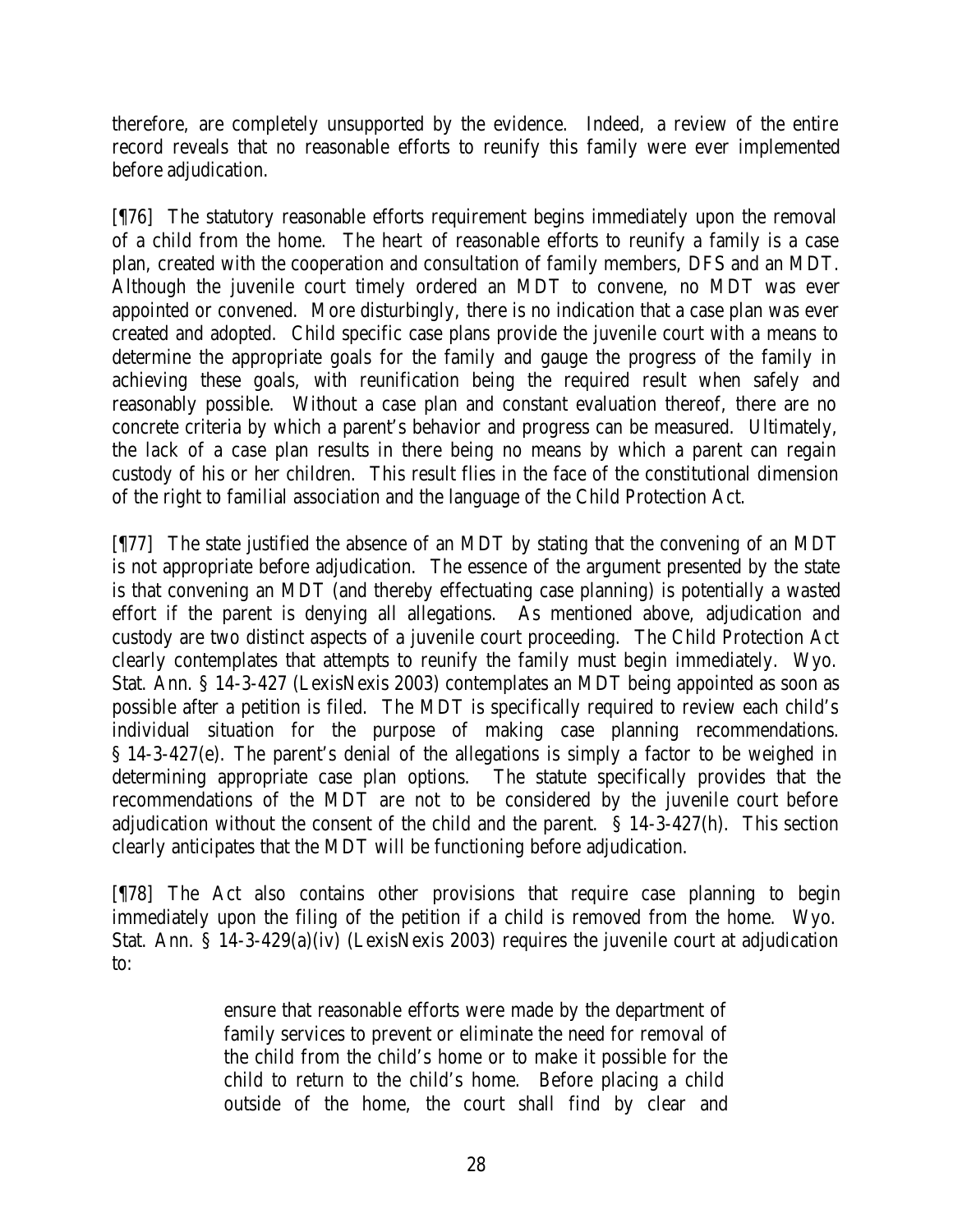convincing evidence that to return the child to the child's home would not be in the best interest of the child despite efforts that have been made[.]

Further, Wyo. Stat. Ann. § 14-3-431(c) (LexisNexis 2003) mandates that the juvenile court:

> shall conduct a review hearing six (6) months from the date of the child's removal from the home, twelve (12) months from the date of the child's removal from the home, and not less than once every twelve (12) months thereafter. At each of these review hearings the court shall review the case plan to determine:

> > (i) The health and safety of the child;

(ii) The continuing necessity for the placement;

(iii) The appropriateness of the current placement;

(iv) The reasonableness of efforts made to reunify the family and the consistency of those efforts with the case plan;

(v) The appropriateness of the case plan and the extent of compliance with the case plan including the permanent placement of the child;

(vi) If progress has been made toward alleviating or mitigating the causes necessitating placement outside the home and the extent of that progress; and

(vii) The date the child is expected to be returned to the home or placed for adoption or legal guardianship.

The time requirements for these case plan reviews by the juvenile court run from the date the child is removed from the home. It is important that these time frames are followed because § 14-3-431(d) mandates:

> When a child has been placed in foster care under the responsibility of the state for fifteen (15) of the most recent twenty-two (22) months the state shall file a petition to terminate parental rights or seek to be joined as a party to the petition if a petition has been filed by another party, unless:

> > (i) The child is in the care of a relative;

(ii) The state agency has documented in the case plan a compelling reason for determining that filing the petition is not in the best interest of the child; or

(iii) The state agency has not provided services to the child's family deemed to be necessary for the safe return of the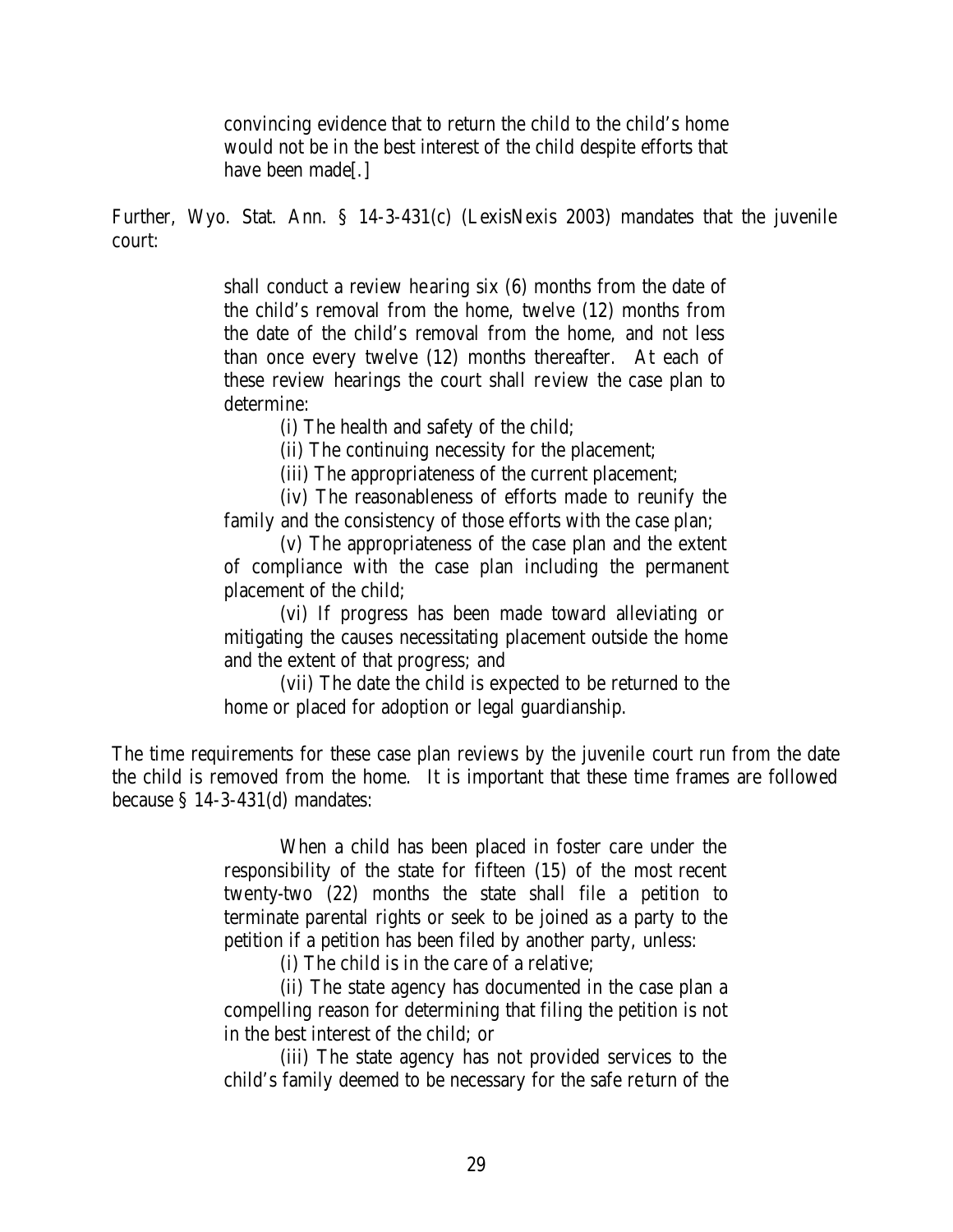child to the home, if reasonable efforts described in W.S. 14- 3-440 are required to be made.<sup>[22]</sup>

[¶79] The statutory framework reveals that the critical action invoking the beginning of reasonable efforts to reunify the family is the removal of a child from her home. Because the process potentially leads to the termination of parental rights, due process concerns permeate the entire proceedings. Even if termination of parental rights is not statutorily required, it is always in the best intere sts of the child to effect permanency and, if circumstances allow, family reunification as quickly as possible.

[¶80] In the instant proceeding, no case plan was ever developed. There was never any specific finding by clear and convincing evidence in the order of adjudication that the return of the children to their home would not be in their best interests. There is no indication that the situation of each child was evaluated individually to determine what was best for each, individual child. There are no case plan reviews as required under § 14-3- 431(c) (obviously a futile activity given the absence of case plans). The juvenile court refused to even consider Mother's motion for the return of her children filed January 15,  $2002$ . <sup>23</sup> Even if the juvenile court had entertained the motion, because there was no case plan and no MDT, there would have been little if any information available to the juvenile court upon which it could make an informed decision based upon the objectively determined best interests of each, individual child.

[¶81] Further, not only was this mother separated from her children, the juvenile court seemingly even refused to acknowledge that Mother retained certain residual parental rights.<sup>24</sup> At the hearing on Mother's motion for return of her children, the juvenile court commented that Mother maintained no supervisory authority over the children. The juvenile court repeatedly deferred to the recommendations of the GAL over the express objections of Mother, without taking evidence. Mother's wishes were given seemingly little to no weight. This is not to say that a parent can micromanage the lives of her children when her children have been placed in the legal custody of the state. The right to make certain major decisions, however, remains with the parent.

[¶82] The lack of an MDT and a case plan takes on even more significance in this case because Mother and the GAL disagreed on what was best for the children on several occasions.<sup>25</sup> This case presents disturbing family dynamics. There are strong indications

<sup>&</sup>lt;sup>22</sup> I do not perceive this subsection as being intended to excuse the total absence of reasonable efforts at reunification. A child's best interests could never be served by including a catch-all subsection that effectively writes out all other provisions regarding reasonable efforts in the Child Protection Act.

<sup>&</sup>lt;sup>23</sup> The majority opinion suggests this motion was considered and denied. The transcript from the hearing reveals otherwise.

<sup>&</sup>lt;sup>24</sup> Residual parental rights are defined in part at Wyo. Stat. Ann. § 14-3-402(a)(xvi) (LexisNexis 2003).

<sup>&</sup>lt;sup>25</sup> For instance, Mother refused to give her oldest daughter permission to participate in a school swimming program because of perceived health concerns (Mother is a certified nurse). The GAL filed a motion to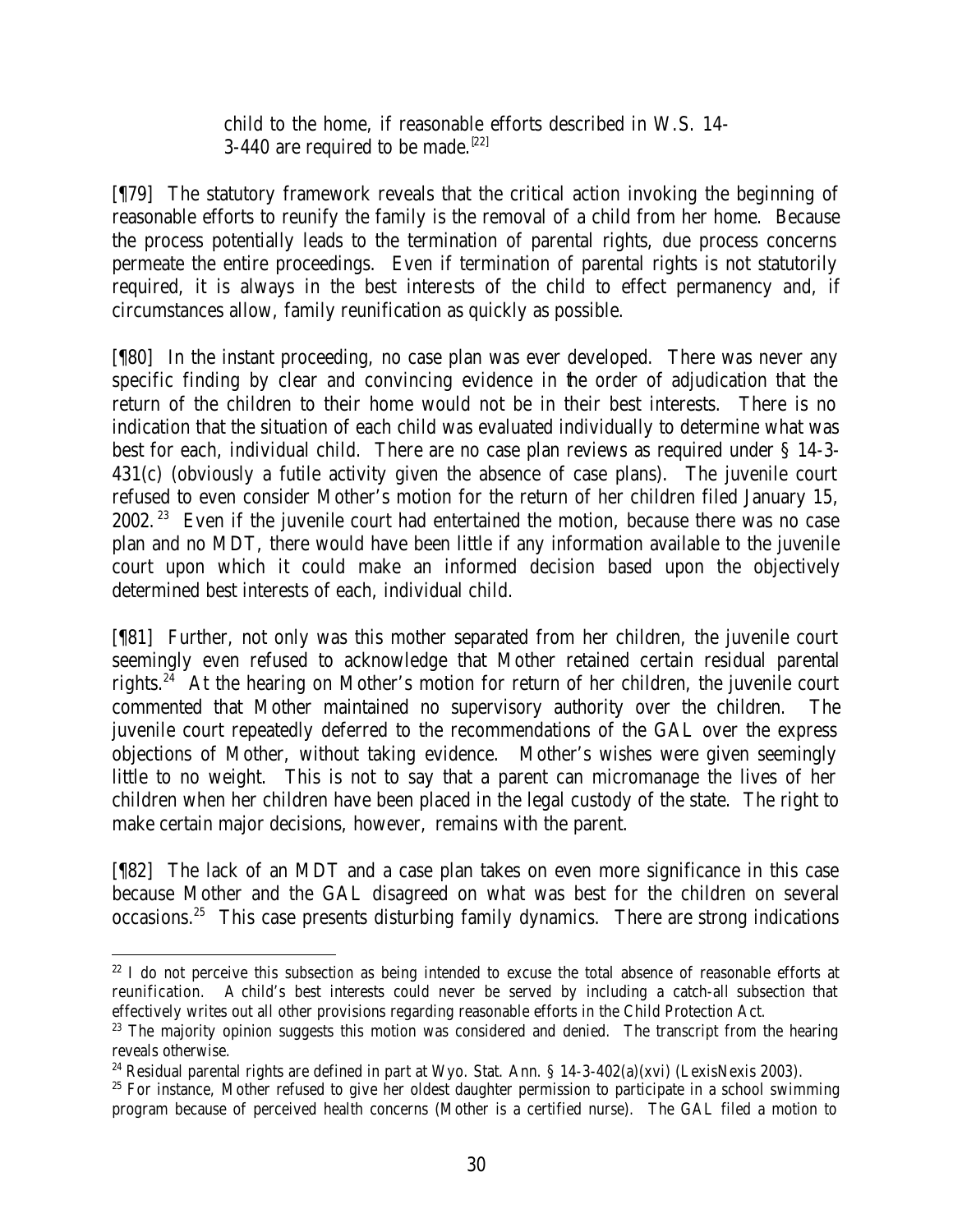that actions of the grandfather and possibly the aunt (Mother's sister) are negatively affecting the relationship between Mother and the children. The juvenile court, however, granted visitation to these family members, over Mother's objection, solely upon the recommendation of the GAL.<sup>26</sup> The juvenile court also has ordered placement of the children with the aunt, again solely upon the recommendation of the GAL. Whether such visitation and placement are in the best interests of the children is undetermined. No evidence has been presented. An MDT would have independently evaluated the family dynamics and objectively decided what was in the best interests of these children, thus putting more confidence in any decision reached by the juvenile court.

[¶83] In short, a review of the record in this case reveals an utter disregard for the provisions of the Child Protection Act dealing with child custody, family reunification and permanency. Having said this, however, I also must emphasize that Mother shares the burden of ensuring the system functions appropriately. The defects noted above do not affect the jurisdiction of the juvenile court. The remedy for alleged violations of statutory directives or due process violations is first to request appropriate action from the juvenile court. If the juvenile court does not act, the remedy then is to seek review from this Court. *See generally*, *In Interest of MFB*, 860 P.2d 1140 (Wyo. 1993); *In Interest of WM*, 778 P.2d 1106 (Wyo. 1989). Further, if Mother were truly interested in improving family life for her children, she could have voluntarily undertaken to resolve some of the obvious issues even without a case plan and then present the juvenile court with evidence of her efforts. The record reveals that every party to these proceedings has failed these children.

[¶84] Mother also complains about the appointment of John Frentheway as the GAL in this action. While her argument is poorly presented, I perceive the issue Mother to be raising as a very focused issue. The issue is not, as the majority opinion suggests, whether an attorney can be both a GAL and an attorney for a child. The issue Mother raises is actually one of statutory interpretation. Mother argues that if Frentheway was the attorney for the children, his appointment as GAL violates Wyo. Stat. Ann. § 14-3-416, which prohibits the juvenile court from appointing a representative of any party to a Child Protection proceeding as GAL. The majority opinion also recognizes the potential implication of Wyo. Stat. Ann. § 14-3-211. Section 14-3-211 requires a court appointed attorney for a child to also represent the child's best interests. Under the facts of this case,

allow the daughter to swim. At a hearing that neither Mother nor her regular counsel could appear because of short notice, the juvenile court granted the motion of the GAL without taking evidence.

<sup>&</sup>lt;sup>26</sup> Mother objects that her due process rights were violated when the GAL made an oral motion for family visitation at the initial hearing. Mother's objection is well-taken. "Parents are entitled to due process in custody and visitation matters, which includes adequate notice and an opportunity to be heard." *Matter of SAJ*, 942 P.2d 407, 409 (Wyo. 1997) ("The district court abused its discretion in modifying Mother's visitation . . . without affording a meaningful opportunity to be heard or otherwise providing for development of the evidentiary record." *Id.* at 410.). Especially with the negative family dynamics alleged in this case, more care should have been taken. There is no indication that the issue of visitation was an "emergency" that required an immediate decision.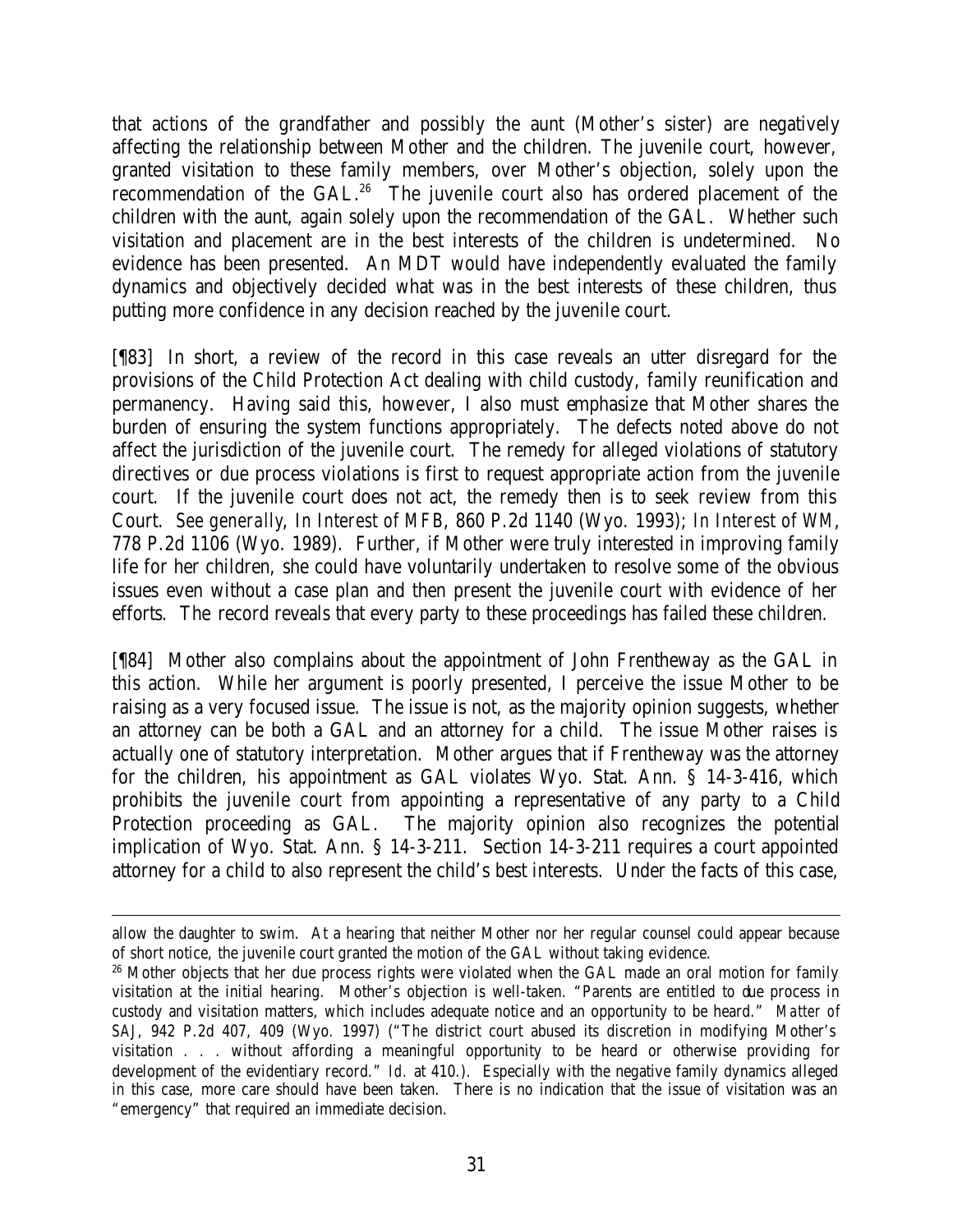however, § 14-3-211 does not apply because Frentheway was never appointed by the court to act as the attorney for the children.<sup>27</sup> Thus,  $\S$  14-3-416 controls. If Frentheway was acting as attorney for the children before his court appointment as GAL, he would have been a representative of a party (the children) and should not have been appointed GAL.

[¶85] It thus becomes important to determine exactly what role Frentheway is playing in the juvenile court proceeding. The problem is that his initial role in this action is uncertain. The record is replete with implications of Frentheway's acting as the attorney for the children. However, his authority to represent the children as their attorney is never disclosed. Mother did not hire him to represent the children. He was not appointed by the juvenile court, either as a private attorney or as a public defender.<sup>28</sup> It is even unclear if he was claiming to represent all three children or only the oldest child.<sup>29</sup> Thus, the representation of the children is very unclear. Even after the juvenile court finally appointed Frentheway to be the GAL for the children on February 28, 2002, Frentheway continued to be referred to as both the attorney for the children as well as the children's  $\rm GAL.^{30}$ 

[¶86] Because the record is unclear as to Frentheway's role, Mother has failed to meet her burden of proving that the statute was violated. It is not appropriate to make any assumptions as to Frentheway's role before his appointment by the juvenile court. I strongly suggest, however, that the juvenile court resolve this issue. Every party to these proceedings has a right to know Frentheway's role. The juvenile court should immediately clarify Frentheway's status. If Frentheway is acting as attorney for the children, his authority should be made explicit and he should be removed as GAL if his attorney role began before his appointment as GAL. If Frentheway has always been acting as the GAL for the children, the juvenile court must ensure Frentheway is properly appointed as GAL at the beginning of proceedings. This is not a minor technicality. Legal representation of children is critically important in juvenile proceedings. These children had no court appointed legal representation until almost three months after the petition was filed. Further, although one person can fulfill both roles, the roles are distinct, with distinct obligations. Everyone involved in the proceeding, most especially the children, must know exactly who is representing the children and in what capacity. $31$ 

<sup>&</sup>lt;sup>27</sup> We are not faced with the question whether the juvenile court is statutorily required to appoint an attorney for the child in every proceeding in which a child is alleged to be abused or neglected.

<sup>&</sup>lt;sup>28</sup> If the public defender's office is representing children in alleged neglect cases, hopefully it is doing so consistently and uniformly throughout the state.

 $29$  Representing all three children in any capacity raises serious concerns about conflict of interest.

<sup>&</sup>lt;sup>30</sup> The order appointing Frentheway as the children's GAL is ambiguous in itself. Its title refers only to the appointment of a GAL, but its language states that Frentheway is appointed to "represent the minor child/children in the above entitled matter, and shall act as Guardian Ad Litem to advocate for the best interest of said minor child/children." The language, and especially the use of the conjunctive "and" could be interpreted as the juvenile court making a dual appointment.

<sup>&</sup>lt;sup>31</sup> There are also payment issues and ethical issues raised by an attorney appearing in a juvenile court proceeding without express authorization.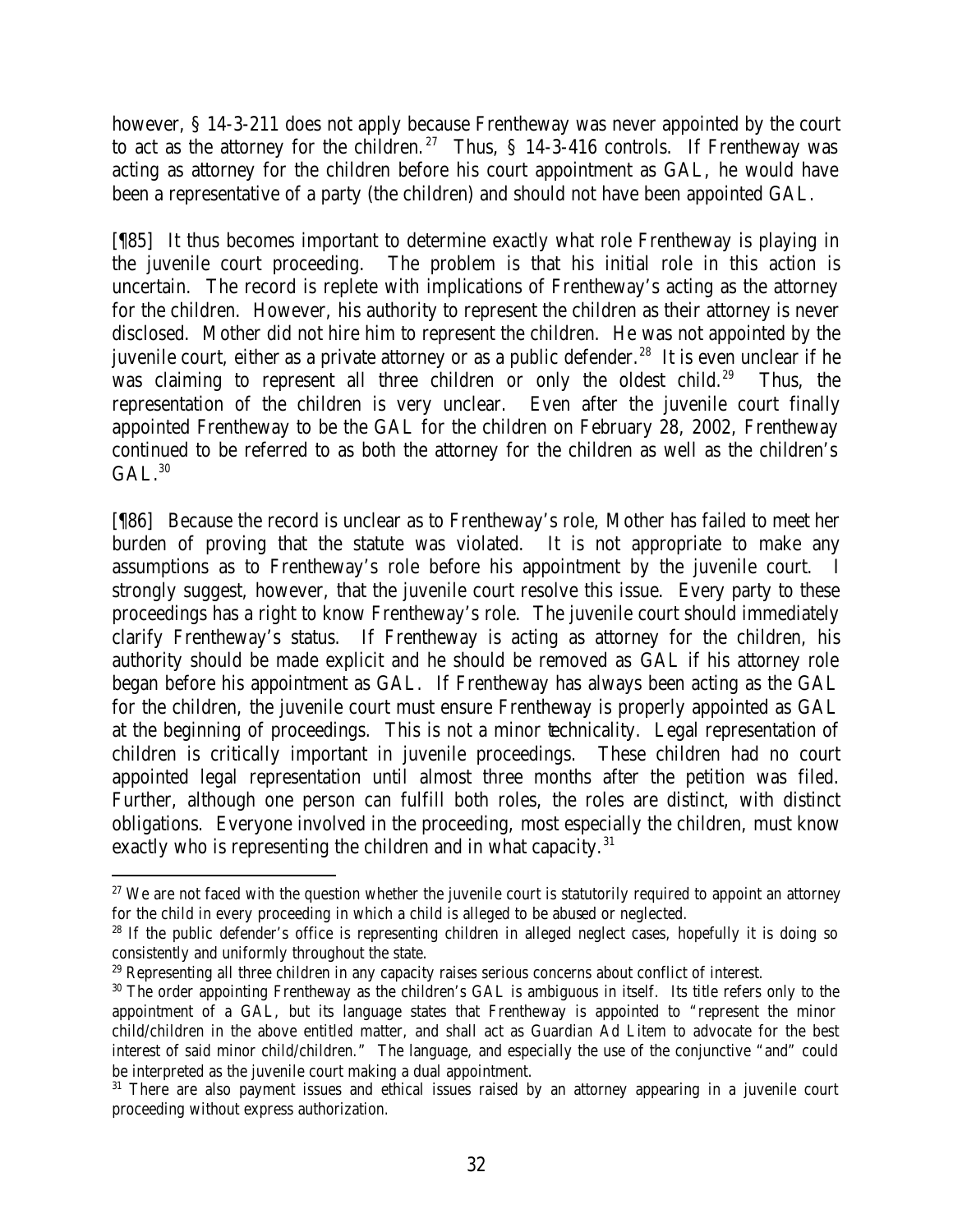[¶87] Returning now to the narrow perspective, the heart of Mother's appeal is her challenge to the adjudication of neglect. The petition alleges one incident.<sup>32</sup> While one, isolated incident certainly can constitute legal neglect, the single incident as alleged in this case does not present an issue of legal abuse or neglect. At best the allegations in the petition suggest that Mother and her boyfriend were intoxicated to an unknown degree and, upon being informed that her children would not be returned to her, she became agitated and uncooperative with law enforcement. The children, however, were with their grandparents, where Mother had delivered them. For their part, the children did not want to return home because they believed Mother was drunk. The oldest child was particularly adamant about refusing to return home, threatening suicide if she was returned to her mother.<sup>33</sup> While certainly this allegation indicates a dysfunctional family with serious problems, the allegation includes no indication of legally cognizable neglect. The children were safely provided for by the grandparents, at least initially at mother's request.

[¶88] I do not question the propriety of taking the children into protective custody. Under the circumstances, taking protective custody of the children was a prudent action. I do not even question whether neglect or emotional abuse due to substance abuse or other problems exist in this family. That question is not before this Court. Such allegations were not charged in the petition, and, therefore, this Court should not review the evidence or offer any opinion on such potential allegations. Should the State choose to allege continuing behaviors that constitute abuse or neglect, it may do so.

[¶89] The fact, however, is that Mother had no prior notice that her entire lifestyle and prior history would be available to support a nebulous adjudication of neglect.<sup>34</sup> Mother was defending against the single incident alleged in the petition. I do not perceive the allegation that Mother was intoxicated to an unknown extent on this one occasion to open the door to a generalized allegation of neglect through continued substance abuse. I do not perceive the mention of Mother's boyfriend in the petition as opening the door to an allegation of neglect through Mother's failure to protect the children from boyfriend's emotional abuse. While further allegations may be supported by evidence adduced during

 <sup>32</sup> The majority opinion states that the petition alleges Mother had a severe drug and alcohol problem. In fact, the petition states that the children "reported that their mother has a severe alcohol and drug problem and that they were scared to go home with her." This is not an allegation by the state against Mother. It is a statement from the children, presumably included in the petition to justify emergency shelter care. (The eldest daughter, at the adjudicatory hearing, stated that she had only seen her mother ingesting illegal drugs "maybe once or twice" and that she had not seen her mother use drugs for at least 3 years.)

<sup>&</sup>lt;sup>33</sup> Both the allegation and the majority opinion state that the oldest daughter had previously attempted suicide. The daughter, however, testified at the adjudicatory hearing that she had only threatened suicide to get attention. On that occasion, Mother immediately took her to the emergency room of the hospital. After admitting to the psychiatrist from the behavioral health unit that she was only bluffing, she was counseled and then released to her mother.

<sup>&</sup>lt;sup>34</sup> As stated in the majority opinion, the juvenile court used "DH's relationships with male partners whom she brought into the home, and her 'alcohol-centered lifestyle'" as a basis for his decision.